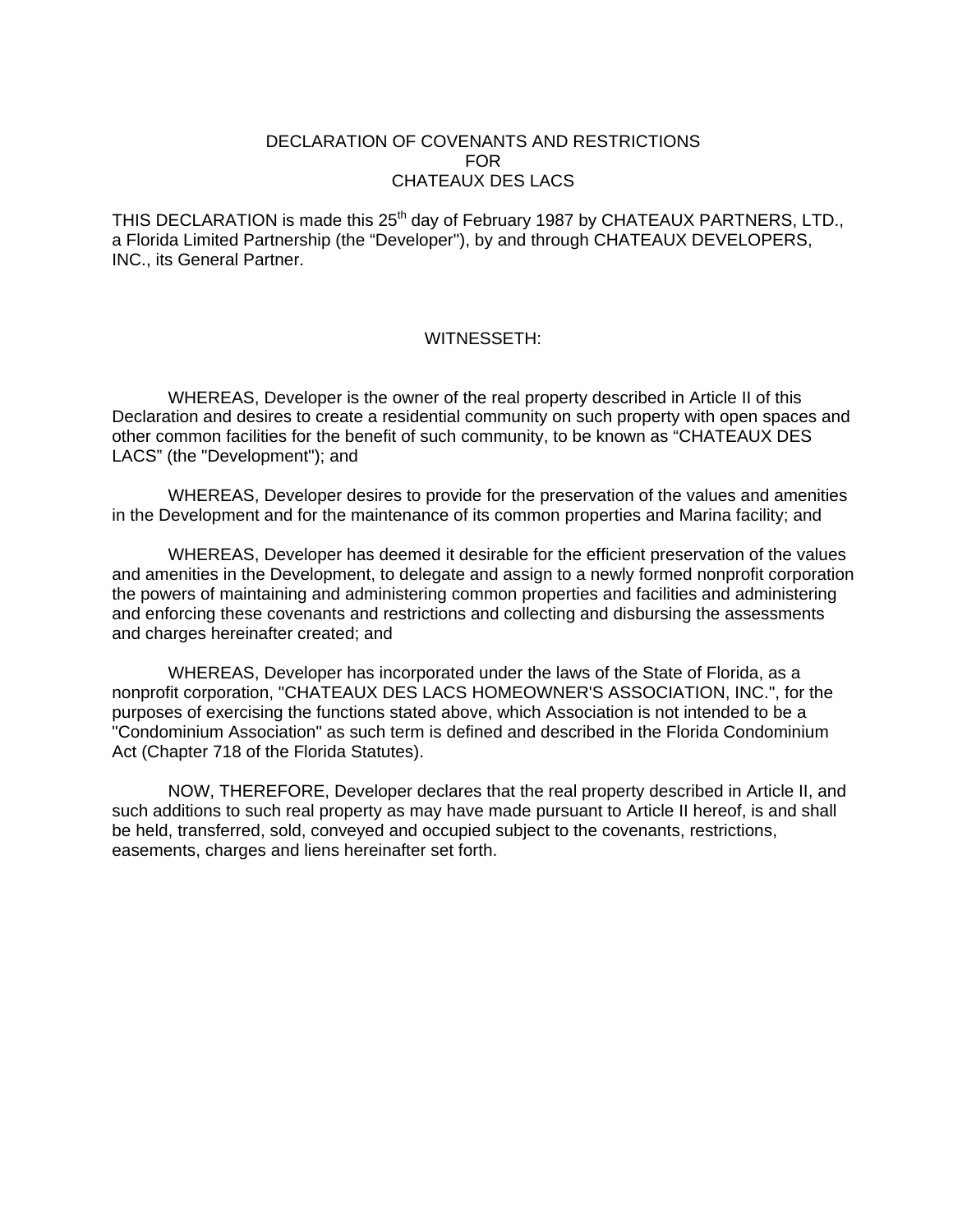### ARTICLE I TERMINOLOGY

## 1.1 Definitions. The following words shall have the following meanings:

(a) "Articles" means the Articles of Incorporation of the Association, a copy of which is attached hereto and incorporated herein by reference as Exhibit "A".

(b) "Assessment" means any Periodic Assessment, Special Assessment or other charge as described in Article V hereof.

(c) "Assessment Period" shall mean a calendar quarter commencing the first day of January, April, July and October, respectively of each year, unless otherwise provided by the Board of Directors.

(d) "Association" shall mean and refer to CHATEAUX DES LACS HOMEOWNER'S ASSOCIATION, INC., whose purpose is to administer the Development in accordance with the provisions of the Land Use Documents.

(e) "Board" means the Board of Directors of the Association,

(f) "Bylaws" mean the Bylaws of the Association. A copy of which is attached hereto and incorporated herein by reference as Exhibit "B".

(g) "Common Properties" means and refers to those areas described in Exhibit "C" hereto as Property other than lots 1 through 34, inclusive, including the Marina therein described, as well as any additional parcels of land on the Plat as the Developer may from time to time designate as Common properties or as is presently dedicated on the Plat for purposes other than for fee simple ownership by the Owner of the lot.

(h) "Developer" means CHATEAUX PARTNERS, LTD., a Florida limited Partnership, and its successors and assigns. Any right specifically reserved to Developer in any instrument of conveyance shall not inure to the benefit of recorded instrument to such successor or assigns unless such rights are assigned by Developer in a recorded instrument to such successor or assignee and such successor or assignee accepts the obligations of Developer. Developer may assign or pledge any or all of its rights reserved under the land Use Documents upon a specific designation to such assignee in an instrument of conveyance or assignment. Reference to Developer as the Developer is not intended, and shall not be construed, to impose upon Developer any obligation or liability for the acts of omissions of third parties who purchase lots within the Development from Developer and develop and resell such lots.

(i) "Development" means CHATEAUX DES LACS, a subdivision or development comprised of thirty four (34) single family' lots plus Common Properties located upon the Property, all as described in aforementioned Exhibit "C" hereto.

(j) "Dwelling Unit" means any residential dwelling unit intended as an abode for one family constructed on the Property.

(k) "First Mortgagee" shall mean and refer to an Institutional lender who holds a first mortgage on a Lot and who has notified the Association in writing of its interest in the Lot.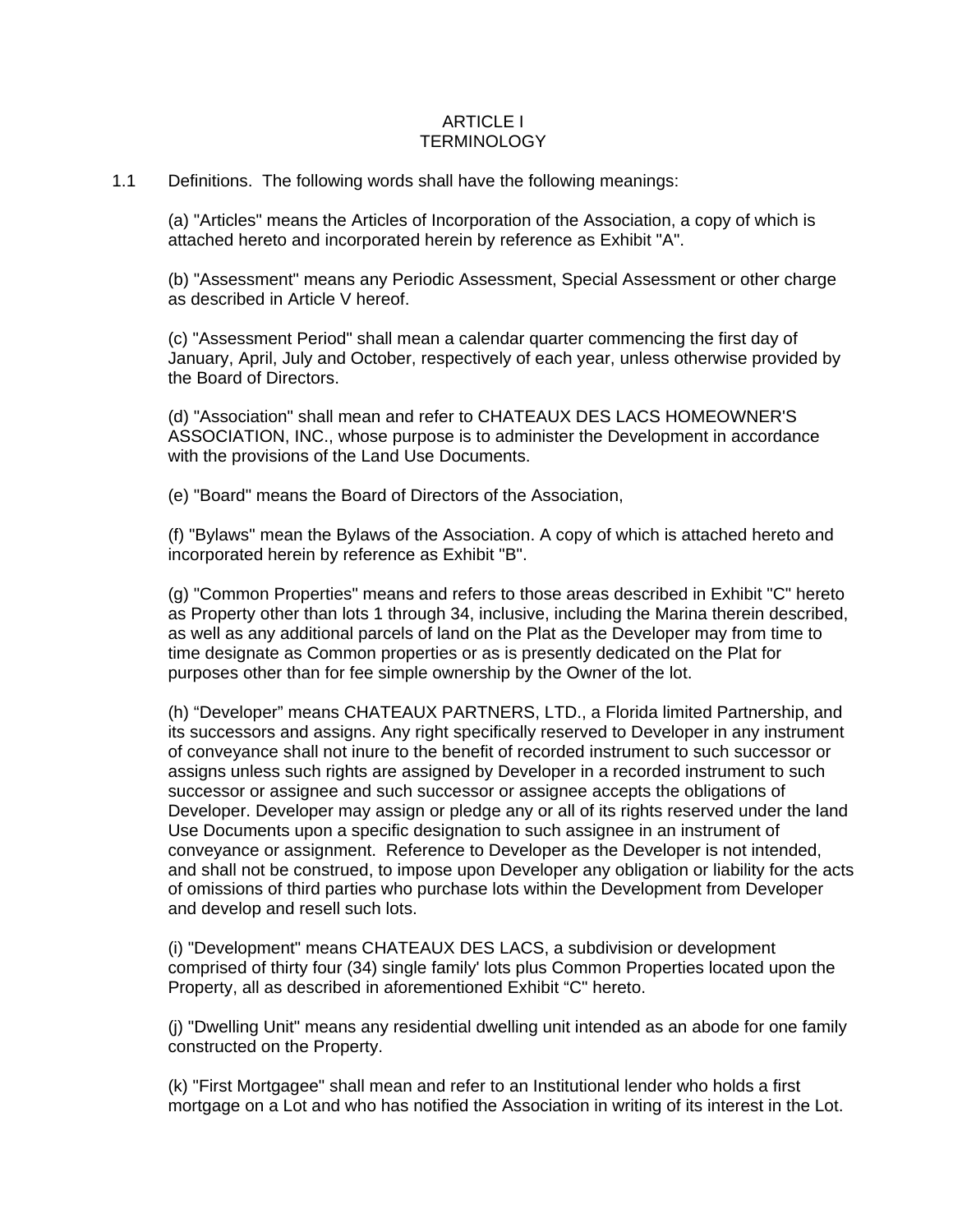(l) "Institutional Lender" shall mean and refer to one or more commercial or savings banks, savings and loan associations, mortgage companies, insurance companies, pension funds, or business trusts including but not limited to real estate investment trusts, and any other lender engaged in financing the purchase, construction, or improvement of real estate, or any assignee of loans made by such lender, or any private or governmental institution which has insured the loan of the lender, or any combination of the foregoing entities.

(m) "Land Use Documents" shall mean this Declaration, the Architectural Review Board Planning Criteria, the Articles, Bylaws, the Rules, as such may be promulgated from time to time, and all other Documents listed in the exhibit Index attached hereto.

(n) "Lot" shall mean and refer to each portion of land shown upon the Plat which has been designated by the Developer to contain one Dwelling Unit.

(o) "Marina" shall mean the marina and dock area constructed or to be constructed on the Property as described in Exhibit "D" hereto.

(p) "Member" shall mean and refer to all those Owners who are members of the Association as provided in Article III, Section 1 hereof.

(q) "Notice" shall mean and refer to:

(i) Written notice delivered personally or mailed to the last known address of the intended recipient, in the manner set forth in the Bylaws of the Association; or

(ii) Notice published at least once each week for two consecutive weeks in a newspaper having general circulation in Pinellas County, Florida; or

(iii) Notice given in any other manner provided in the Bylaws of the Association.

(r) "Owner" shall mean and refer to the record Owner, whether one or more persons or entities, of the fee simple title to any Lot but, notwithstanding any applicable theory of the mortgagee, shall not mean or refer to the mortgagee unless and, until such mortgagee has acquired fee simple title pursuant to foreclosure or any proceeding in lieu of foreclosure.

(s) "Plat" means that plat of the Development recorded in Plat Book 96 at Pages 4, 5, 6 of the public records of Pinellas County, Florida.

(t) "Property" shall mean and refer to the property described in Section 1 of Article II of this Declaration.

(u) "Rules" mean any and all rules and regulations of the Association promulgated by the Board pursuant to its powers under any Land Use Document.

(v) "Single Family" shall mean and refer to either a single person occupying a Dwelling Unit and maintaining a household, including not more than one authorized tenant; or two (2) or more persons related by blood, marriage, or adoption occupying a Dwelling Unit and living together and maintaining a common household, including not more than one authorized tenant; or not more than two (2) unrelated persons occupying a Dwelling Unit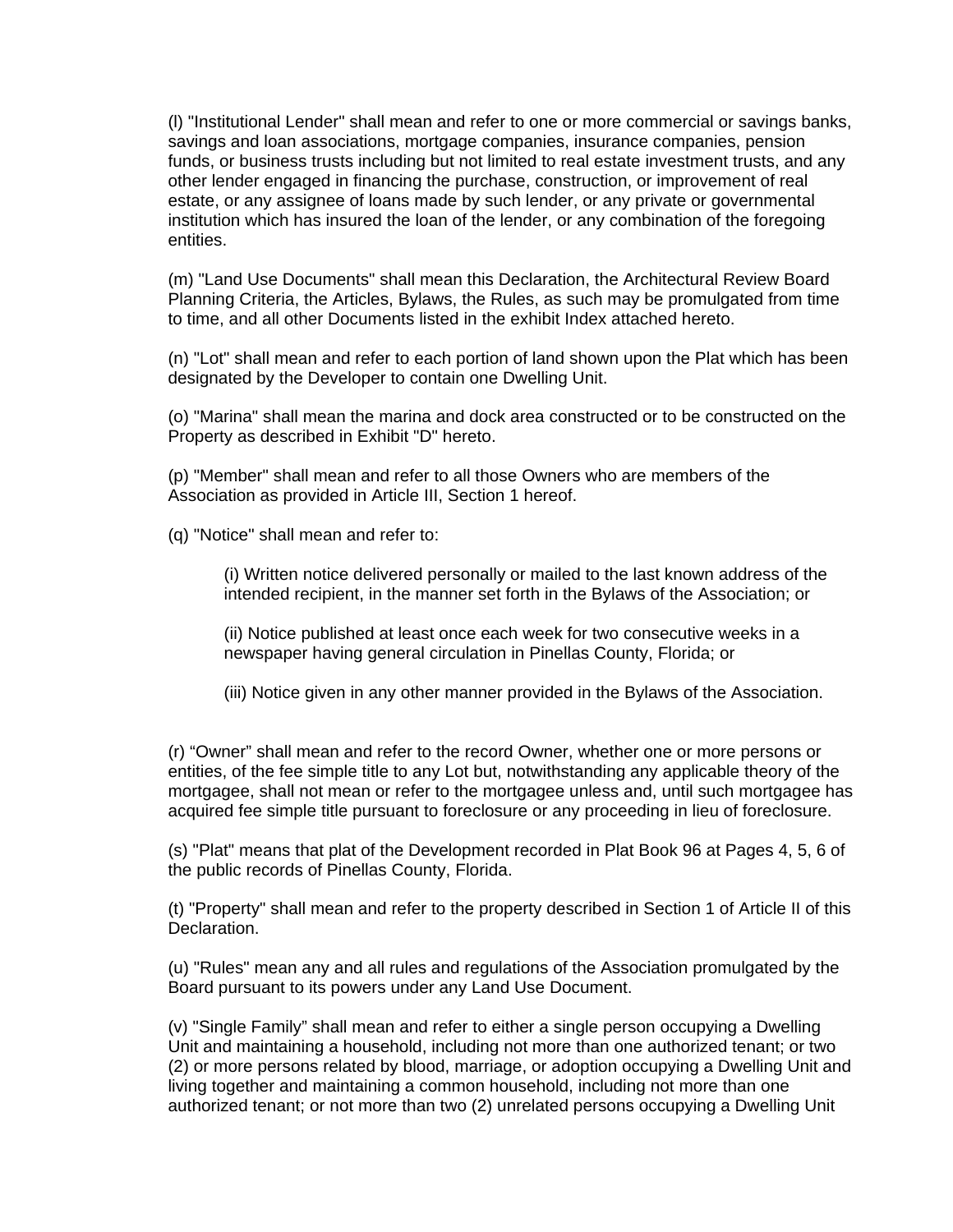as distinguished from a group occupying a boarding or lodging house, hotel, club or similar dwelling for group use.

(w) "Unimproved Lot" shall mean and refer to a Lot owned by the Developer for which a certificate of occupancy or completion for a dwelling has not been issued by the appropriate governmental authority.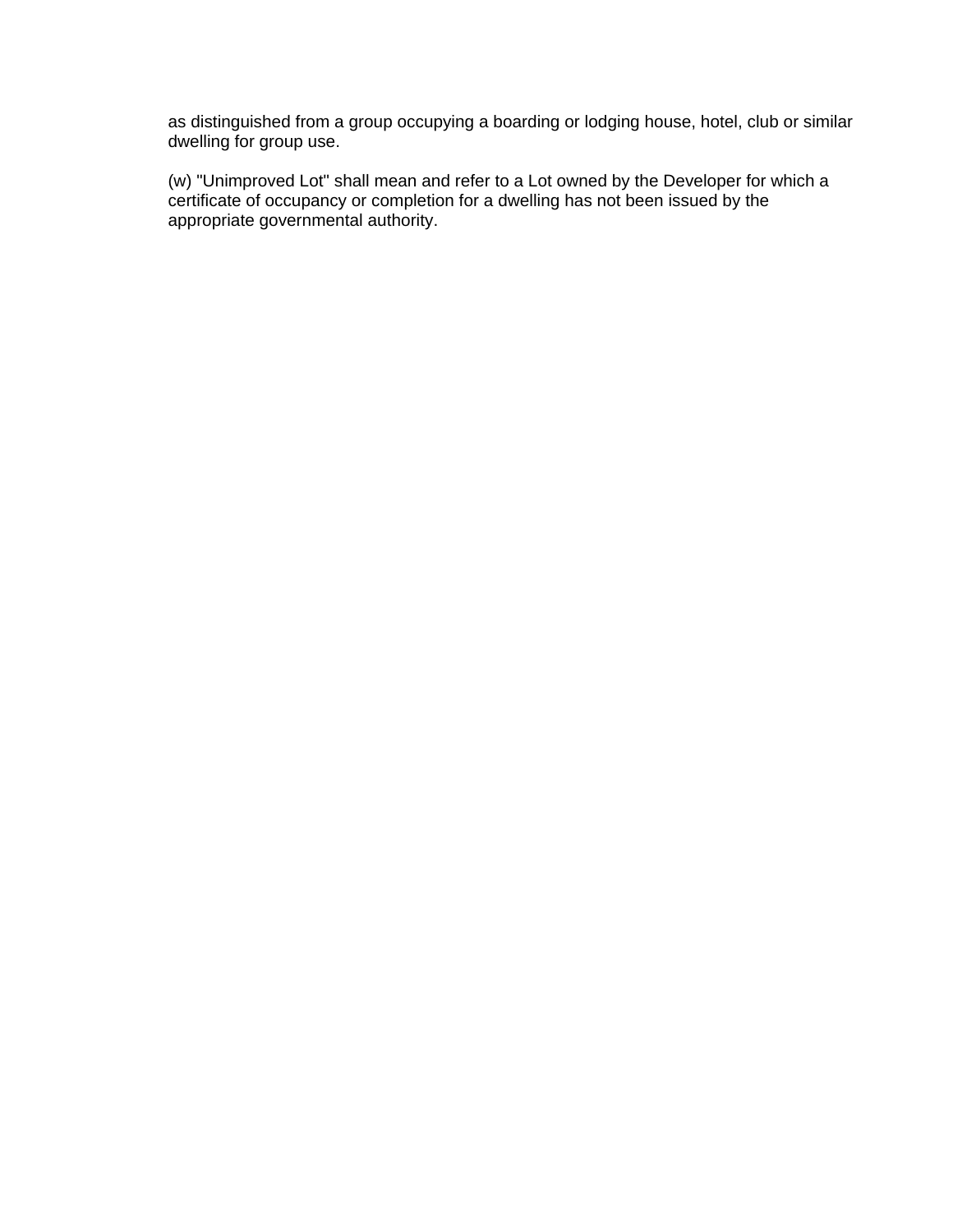# ARTICLE II

#### PROPERTY SUBJECT TO THIS DECLARATION AND ADDITIONS THERETO

2.1 Existing property. The real property which initially is, and shall be, held, transferred, sold, conveyed and occupied subject to this Declaration is located in Pinellas County, Florida, and is more particularly described as Lots 1 through 34 inclusive of CHATEAUX DES LACS, according to the Plat thereof, as recorded in Plat Book 96 at Pages 4, 5, 6 of the Public Records of Pinellas County, Florida, and as further described in Exhibit "E", which is attached hereto and incorporated herein as reference.

2.2 Additions to Existing Property. Additional lands may become subject to this Declaration in the following manner:

(a) Additions by Developer. Developer may from time to time bring other land under the provisions hereof by recorded supplemental declaration (which shall not require the consent of Owners or the Association or any mortgagee) and thereby add to the Properties.

(b) Additions by Approval of Members. Without restriction upon Developer to add to the Properties In the manner provided to the foregoing Paragraph (a), upon approval in writing of the Association pursuant to a vote of its Members as provided in the Articles , the Owner of any property who desires to add to the scheme of this Declaration and to subject it to the Jurisdiction of the Association, may file of record a Supplemental Declaration of Covenants and Restrictions with respect to the additional property, which shall extend the scheme of the covenants and restrictions of this Declaration to such property.

(c) Additions by Merger. Upon a merger or consolidation of the Association with another association, its properties, rights and obligations may, by operation of law, be transferred to another surviving or consolidated association or, alternatively, the properties, rights and obligations of another association may, by operation of law, be added to the properties, rights and obligations of the Association as a surviving corporation pursuant to a merger. The surviving or consolidated association may administer the Covenants and Restrictions established by this Declaration within the Property together with the Covenants and Restrictions established upon any other property as one scheme.

2.3 Site Plan Changes. Developer reserves the right to make such revisions and/or modifications to any plat or site plan as are required by appropriate governmental authorities or at Developer's sole discretion with the approval of the appropriate governmental authorities.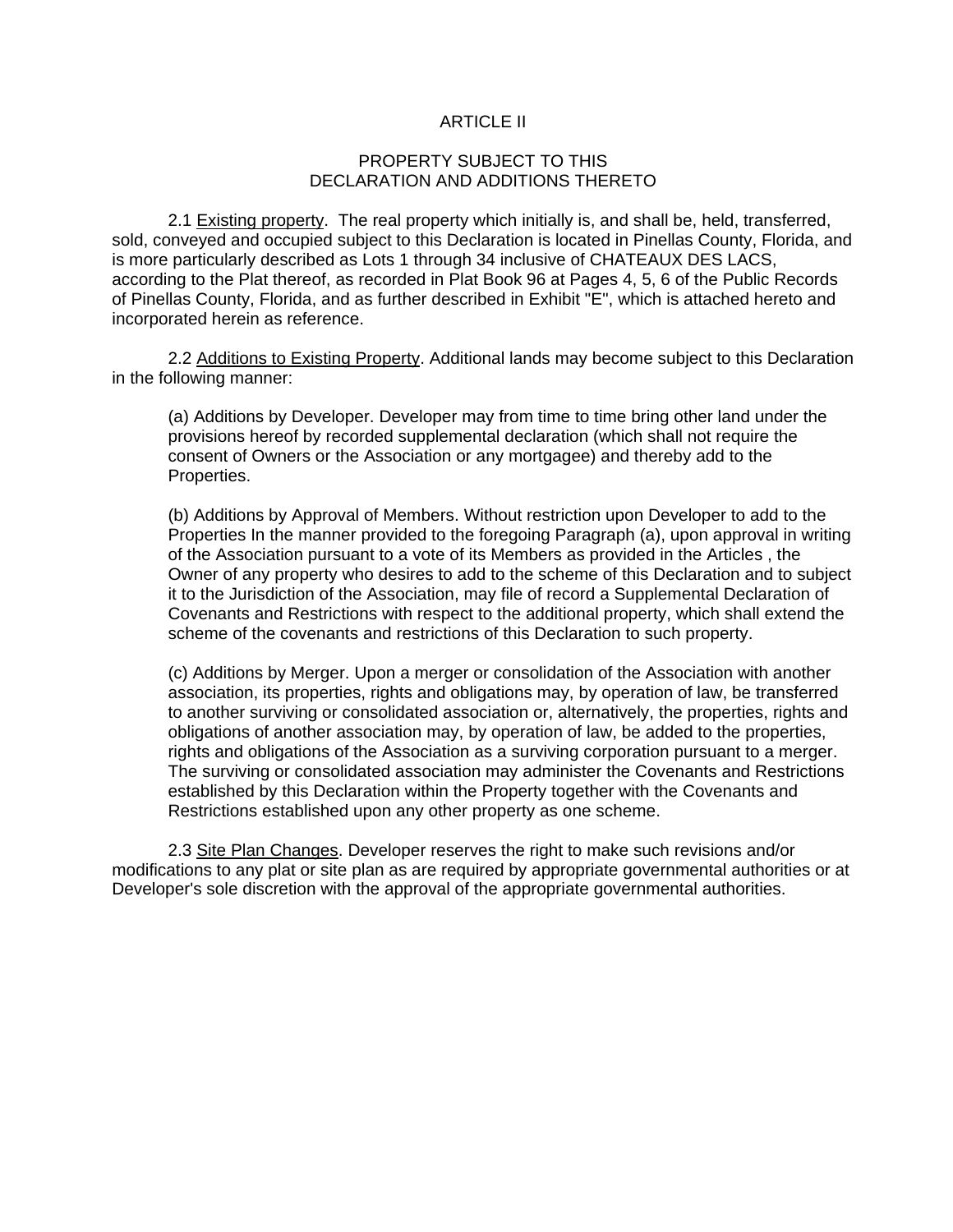## ARTICLE III

### MEMBERSHIP AND VOTING RIGHTS IN THE ASSOCIATION: TURNOVER

3.1 Membership. Every person or entity who is a record owner of a fee or undivided fee interest in any lot shall be a Member of the Association, provided that any such person or entity who holds an interest merely as security for the performance of an obligation shall not be a Member.

3.2 Voting Rights. The Association shall have two (2) classes of voting membership.

(a) Class "A". Class "A" Members shall be all those owners as defined in Section 3.1 of this Article III with the exception of the Developer. A person or entity who owns a Lot, including all builders, whether the lot is unimproved or contains a Dwelling Unit, for resale to another party for occupancy shall be a Class "A" Member. Class "A" members shall be entitled to one (1) vote for each lot in which they hold the interest required for membership by Section 3.1 of this Article III. When more than one (1) person holds such interest or interests in any Lot, all such persons shall be Members and the vote for such Lot shall be exercised as they among themselves determine, but in no event shall more than one (1) vote be cast with respect to any such Lot. The Bylaws may establish procedures for voting when the title to a Lot is held in the name of a partnership, a corporation, a trust, or more than one person or entity.

(b) Class "B".

(i) The Class "B" Member shall be Developer. The Class "B" Member shall be entitled to one (1) vote for each Lot in which it holds the interest required for membership by Section 3.1 of this Article III.

(ii) Developer shall have the right to elect or appoint all members of the Board of Directors until title to ninety-five Percent (95.0%) of all Lots have been conveyed by Developer, a dwelling has been constructed on all such Lots (95.0% of the total Lots), and such Lots with dwellings have all been conveyed by the builders to owner-occupants.

(iii) Developer shall have the right to elect or appoint a majority of the Board of Directors of the Association until the occurrence of the earlier of the following events: (A) one (1) year after the Developer no longer holds title to or any interest in any portion of the Property; or (B) the relinquishment by Developer of its right to elect or appoint a majority of the Board of Directors of the Association.

3.3 Turnover. Within ninety (90) days after Developer no longer has the right to elect or appoint a majority of the Board, the Members shall assume control of the Association and the Association shall conduct a Special Meeting of the membership (the "Turnover Meeting" for the purpose of electing the Board of Directors. However, as long as Developer is the Owner of one (1) Lot, Developer shall be entitled to appoint one (1) Member to the Board of Directors.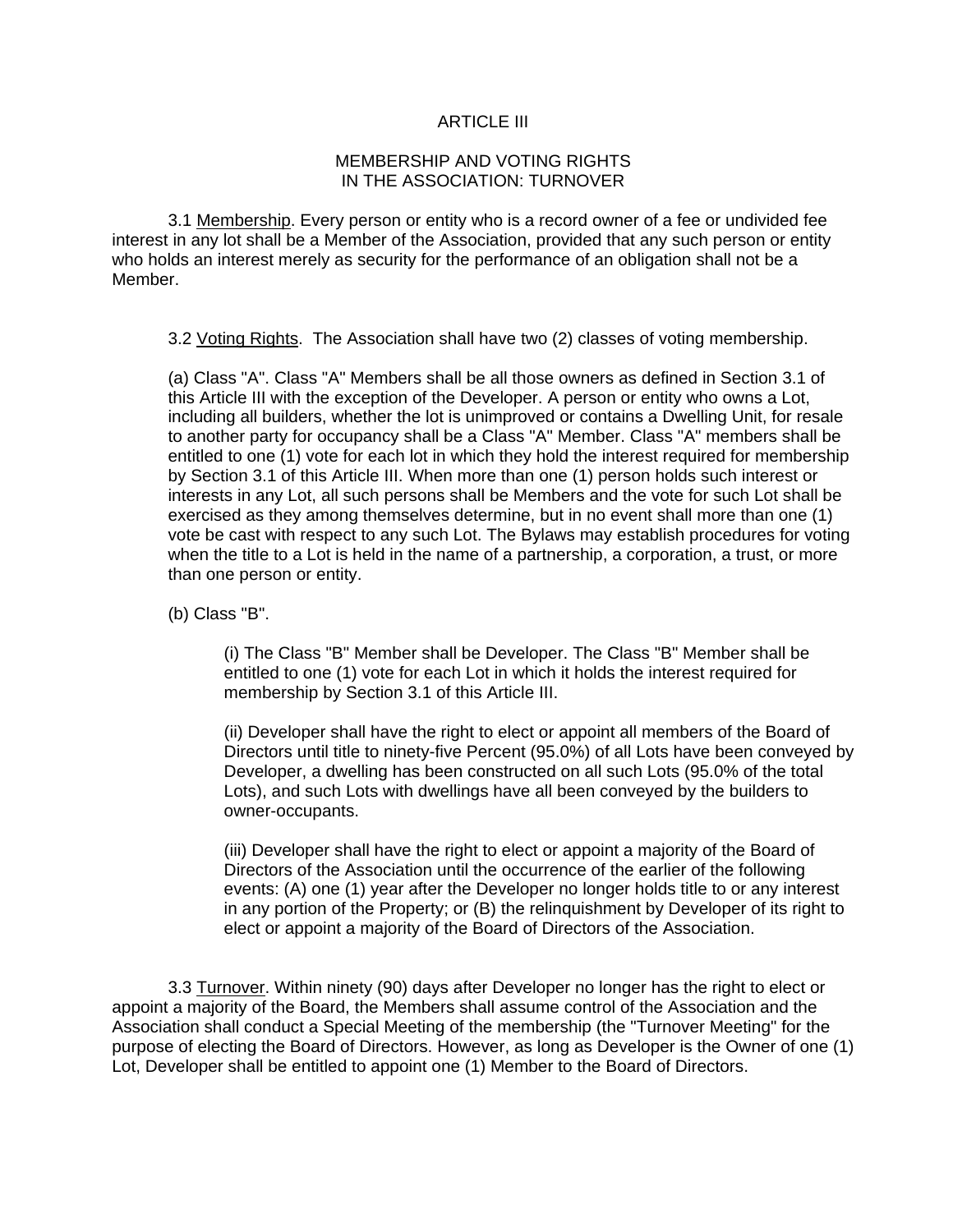3.4 Additional Membership Categories. The Bylaws may provide for additional membership categories, which categories shall not have any voting privileges. The term "Member" or "Membership" as used in the Land Use Documents shall not apply to any such additional membership categories. The Bylaws shall provide for the rights and obligations of any additional membership categories.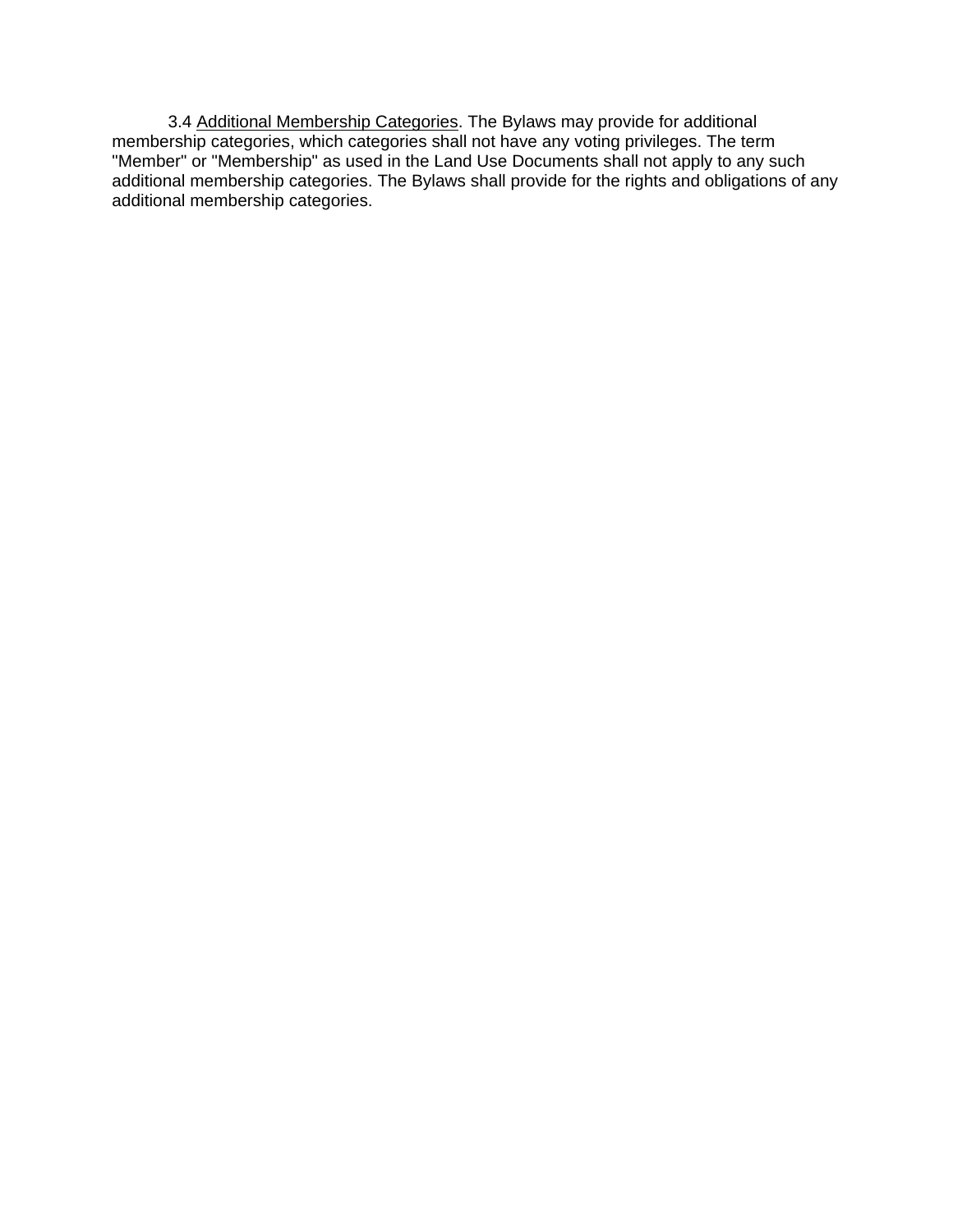#### ARTICLE IV

#### PROPERTY RIGHTS IN THE COMMON PROPERTIES

4.1 Members' Easements of Enjoyment. Subject to the provisions of Section III and the additional provisions of this Declaration, every Member his agents, licensees and invitees, shall have a permanent and perpetual easement for the use and enjoyment of the Common Properties and each easement shall be appurtenant to and shall pass with a title to every lot. Such easements of enjoyment shall include but not be limited to the Member's right of ingress or egress over the streets, roadways and walkways on the Common Properties for purposes of access to the Member's Lot, which right of ingress or egress shall not be subject to any fees of charges.

4.2 Title to Common Properties. Developer may retain the legal title to the Common Properties until such time as it has completed improvements thereon and, until such time as in the opinion of Developer, the Association is able to maintain the Common Properties. Developer shall convey (and the Association shall accept such conveyance) the Common Properties to the Association, free and clear of all liens and encumbrances, except this Declaration, covenants, easements, reservations, and restrictions of record at the time of the conveyance of the Common Properties to the Association, rights of governmental authorities, the Plat, real and personal property taxes for the year in which the conveyance takes place, and any easements created or allowed by the terms of this Declaration not later than the date of the Turnover Meeting described in Section 3.3 of Article III.

(a) Even though legal title to the Common Properties shall be in the name of the Association, rights to use the Common Properties shall not be conveyed without conveyance of the Lots, and the Common Properties shall not be conveyed by the Association.

4.3 Limitation of Members' Easements. The rights and easements of use and enjoyment created hereby shall be subject to the following:

(a) The right of the Association, as provided in its Articles and Bylaws, to suspend the enjoyment rights of any Member for a period during which any assessment remains unpaid, or for a period to be determined by the Board of Directors for any violation of this Declaration, the Association's Articles, Bylaws or published rules and regulations;

(b) The right of the Association to dedicate or transfer all or any part of the Common Properties to any public agency, authority, or utility for such purposes and subject to such conditions as may be agreed by the Members provided that no such dedication or transfer, shall be effective unless an instrument signed by the appropriate officers of the Association certifying that a Special or Regular Meeting of Members called for such purpose, of which (30) days' prior written notice was sent to each Member, that the vote of two-thirds (2/3) of the Members present, either in person or by proxy was obtained, agreeing to such dedication or transfer;

(c) The right of the Association to grant exclusive easements and rights-of-way over certain parts of the Common Properties to Members of the Association when the Association deems it necessary;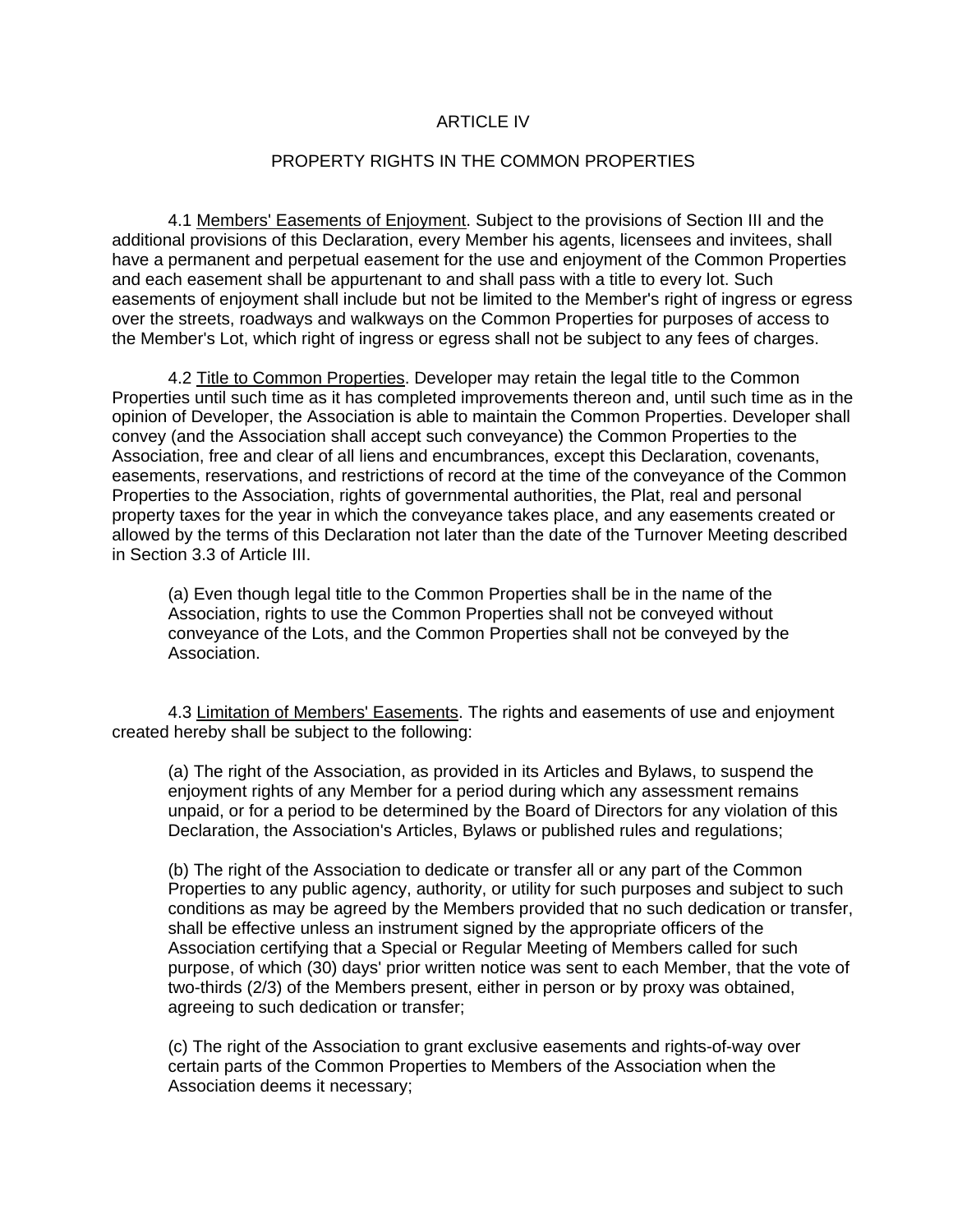(d) The right of Developer, without approval of the Association or the Membership, to dedicate easements and rights-of-way over the Common Properties in accordance with the terms of this Declaration;

(e) The right of the Association to adopt and enforce at any time rules and regulations governing the use of the Common Properties and all facilities situated thereon, including the right to assess late fees against Members as provided in Article VI, which rules and/or regulations shall apply until rescinded or modified as if originally set forth at length in this Declaration;

(f) The right of the Association to grant to governmental agencies the right to install water, sewer, drainage and irrigation facilities within the Common Properties;

(g) The right of Developer, its successors and assigns, to permit persons other than Members and designated persons to use certain portions of the Properties and recreational facilities that may be constructed thereon under such terms Developer, its successors and assigns, may from time to time desire without interference from the Association. The right to the use and enjoyment of the Common Properties and facilities thereon shall extend to each permitted user's immediate family who reside with the user, subject to regulation from time to time by the Association in its lawfully adopted and published rules and regulations;

(h) The easements described in Sections 4.4, 4.5 and 4.6 of this Article IV.

4.4 Utility and Irrigation Easements. There is reserved unto the Developer so long as it owns a Lot the right to grant reasonable easements for the installation and maintenance of temporary roads, cable television services, security system services, public utilities and irrigation systems (including the installation of irrigation pumps) on the Common Properties and the Properties in addition to those easements already reserved.

4.5 Easement for Governmental, Health, Sanitation, and Emergency Services. A nonexclusive easement is hereby granted to the appropriate governmental authorities and to the appropriate private organizations supplying health, sanitation, police services and any emergency services such as fire, ambulance and rescue services, for purposes of ingress and egress over the Common Properties.

4.6 Developer's Construction and Sales Activities. In addition to the property rights granted in this Declaration as Developer, as an Owner or otherwise, Developer is extended the right to enter upon the Properties at any time and in any way reasonably necessary to allow the Developer to construct or sell, or promote, in the Development or any contiguous subdivision or Development or to carry out any responsibility of the Developer to Owners in such subdivisions, including but not limited to the right to use the street in front of any Model Areas designated by Developer for parking by visitors and staff, to use any part of the Common Properties for location of Developer's sales center, to maintain and show model homes, to have employees in its office, and to use the Common Properties. Notwithstanding any other provision in the Declaration, Developer is irrevocably empowered to sell, lease or rent Lots on any terms to any purchasers or lessees for as long as it owns any Lot.

# 4.7 Use of Marina.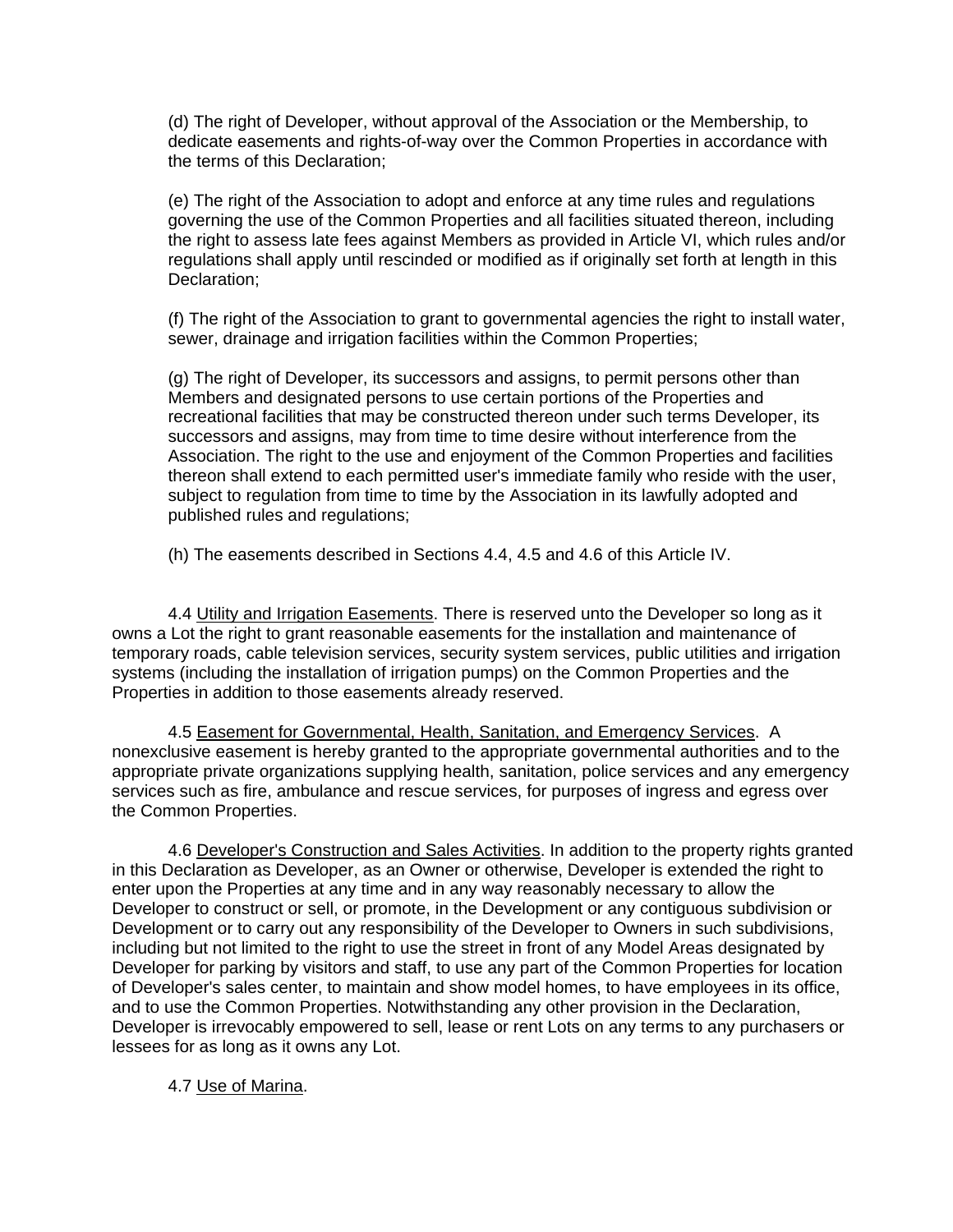(a) The right to occupy and use dock slips at the Marina may be purchased by Lot **Owners** 

(b) Once a Lot Owner has purchased the right to occupy and use a dock slip, such right of occupancy and use may be conveyed by such Lot Owner to another Lot Owner in the Development.

(c) All expenses for maintenance of, and security for, the Marina shall be prorated among all the owners of dock slip occupancy and use rights, and shall be payable at the same time and in the same manner as Periodic Assessments.

(d) All owners of dock slip occupancy and use rights and their family members, guests and invitees shall be bound by and shall comply with such Boat Slip Rules and Regulations as may be promulgated from time to time by the Association.

(e) If at any tine the owner of dock slip occupancy and use rights is more than thirty (30) days delinquent in making any required payment or violates such Boat Slip Rules and Regulations as may be reasonably promulgated by the Association, the Association shall have the option to cancel the right to occupancy and use relating to such dock slip until such time as the delinquency or violation is cured.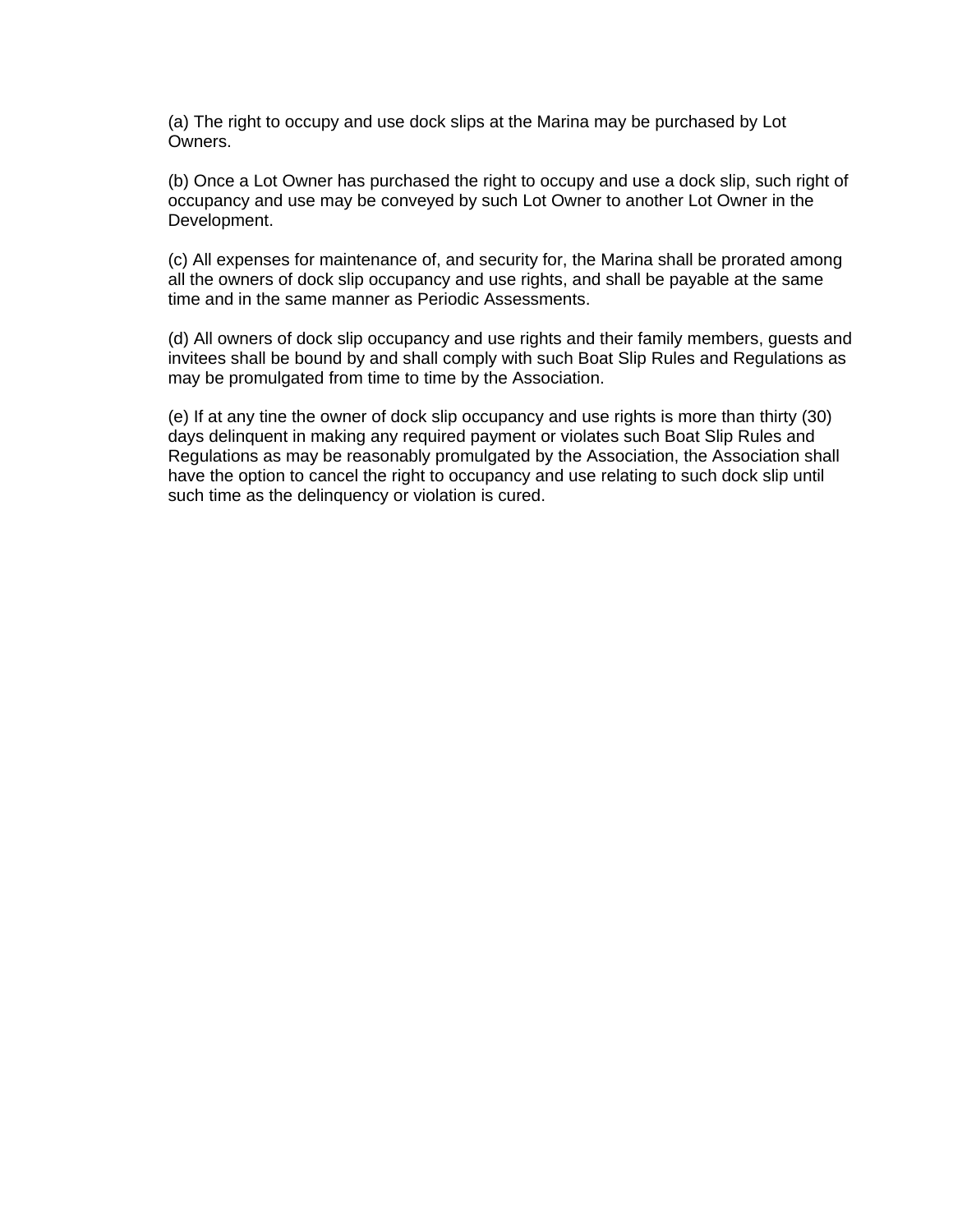### ARTICLE V

# COVENANTS FOR ASSESSMENTS

5.1 Creation of the lien and Personal Obligation of Assessments. Developer, for each Lot owned by it within the property, hereby covenants, and each Owner of any Lot, by acceptance of a deed therefore, whether or not it shall be so expressed in any such deed or other conveyance, shall be deemed to covenant and agree, to pay to the Association: (1) Periodic assessments or Charges; (2) Special Assessments for capital improvements; and other expenditures by the Association hereinafter provided. The periodic and Special Assessments, together with such interest thereon and costs of collection thereof as hereinafter provided, shall also be the personal obligation of the person who was the owner of such property at the time when the assessment fell due.

### 5.2 Purpose and Basis of Assessments.

(a) Assessments levied by the Association shall be used exclusively for the purpose of promoting the recreation, health, safety, and welfare of the residents in the Development and in particular for the improvement and maintenance of properties, services and facilities devoted to this purpose and related to the use and enjoyment of the Common Properties and of the Lots, including but not limited to, the payment of taxes and insurance on the Common Properties, and repair, replacement, and additions thereto, and for the cost of labor, equipment, materials, management and supervision thereof.

(b) "Periodic Assessments" shall mean all assessments for the purposes described in this Section 5.2, except for Special assessments described below.

(c) "Special Assessment" may be levied by the Board in any Assessment Year applicable to that year only, for the purpose defraying in whole or in part, the cost of any construction, reconstruction, repair or replacement of a capital improvement upon the Common Properties, including fixtures and personal property related thereto, provided that any such assessment shall have the assent of two-thirds (2/3) of the Members voting in person or by proxy at a meeting duly called for that purpose. The due date of any Special Assessment under this Article shall be fixed in a resolution authorizing such assessment.

(d) In addition to all other remedies provided in this Declaration, the Board of Directors, in its sole discretion, may levy a Special Assessment upon an Owner for failure of the Owner, his family, guests, invitees, or employees to comply with any provision in this Declaration or the Articles, Bylaws or Rules and Regulations of the Association, provided that the following procedures are followed:

(i) The Association shall notify the Owner of the infraction or infractions. The Notice shall include the date and time of the next Board of Directors Meeting at which the Owner shall have the right to present testimony as to why the Special Assessment should not be imposed.

(ii) The noncompliance shall be presented to the Board of Directors at the meeting described in the Notice. At such meeting a hearing shall be conducted to obtain testimony as to the levying of a Special Assessment in the event that it is determined that a violation in fact occurred. A written, decision of the Board of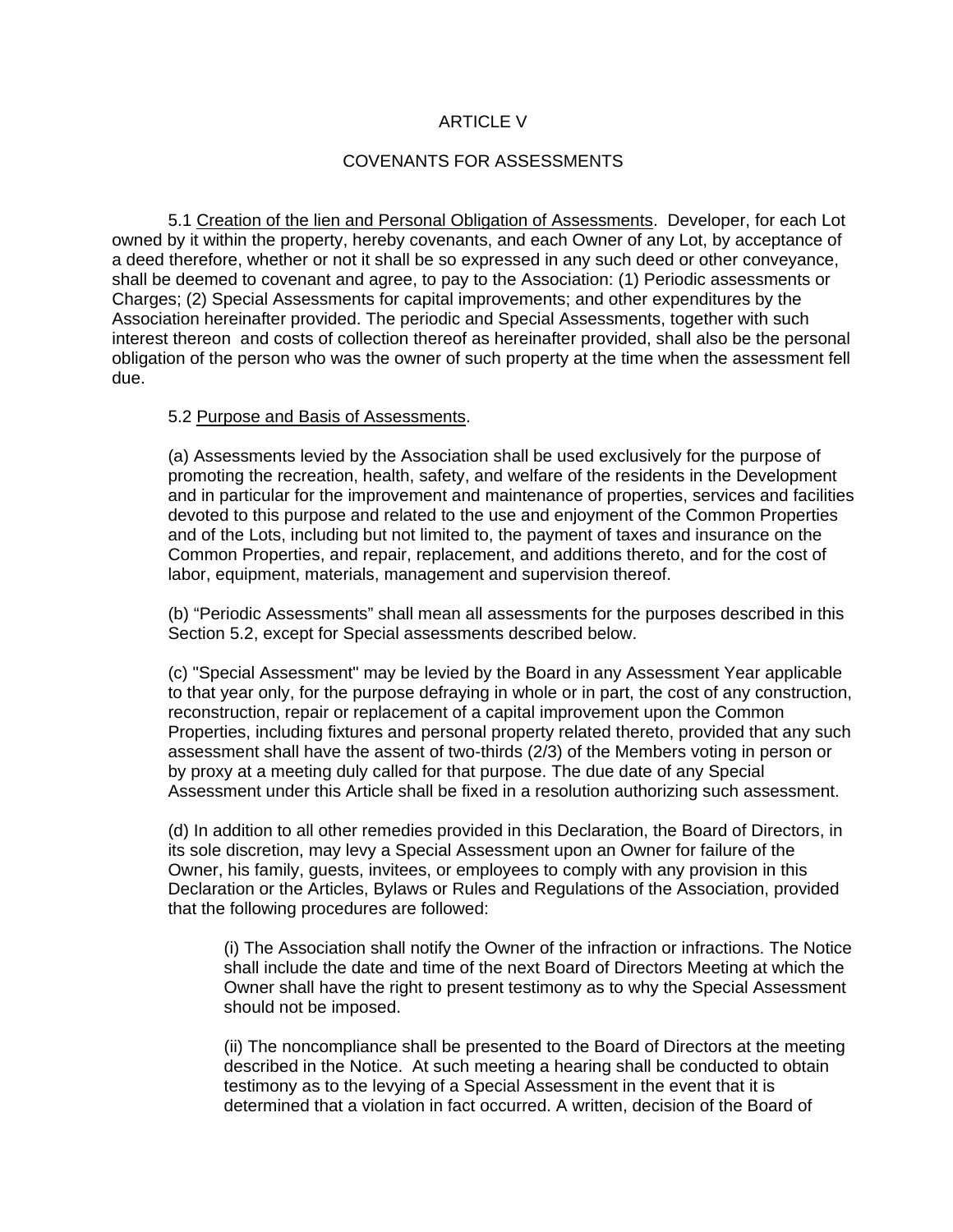Directors shall be submitted to the Owner not later than twenty-one (21) days after the hearing.

(iii) The Board of Directors may impose the following Special Assessments against the Owner of the Lot in the event a violation is found;

(AA) First Noncompliance for Violation. Special Assessment in an amount not in excess of \$100.00.

(BB) Second Noncompliance for Violation. Special Assessment in an amount not in excess of \$500.00.

(CC) Third and Subsequent Noncompliance Violation or Violations which are of a continuing Nature. A fine in an amount not to exceed \$1.000.00 for each violation.

(iv) A Special Assessment as provided in this Article shall be due and owing not later than thirty (30) days after the written decision as provided in Subsection (d) (ii) above.

### 5.3 Date of Commencement of Periodic and Special Assessments; Due Dates; Assessment Period.

(a) Periodic Assessments shall commence as to each lot on the first day of the first full calendar month following the date of conveyance by the Developer to a Class "A" Member.

(b) The due date of any assessment shall be fixed in the resolution authorizing such assessment. The assessments (Periodic or Special) shall be payable in advance in one payment or in monthly or quarterly installment if so determined by the Board.

### 5.4 Maximum Amount of Periodic and Special Assessments.

(a) Until the Turnover Meeting, the Periodic Assessments for all Class "A" Members shall be established by the Developer. In this regard, a copy of the Estimated Monthly Budget for the year should be attached hereto and incorporated herein by reference as Exhibit "F",

(b) Until the Turnover Meeting, the Developer shall not pay any Periodic Assessments or Special Assessments, but Developer shall pay the difference in cost between the sum of all Periodic payments collected from Class "A" Members and the actual cost of operation of the Association. The Developer may increase the Periodic Assessments from time to time (prior to the Turnover Meeting) to cover any increase in the actual cost of operation of the Association. Developer may at any time commence paying assessments as to Lots that it owns and thereby automatically terminate its obligation to fund deficits, but at any time thereafter Developer may again elect to follow the procedures specified in the two preceding sentences.

(c) After the Turnover Meeting, Developer shall not be obligated to pay a Periodic or Special Assessment on any unimproved Lot owned by the Developer.

(d) As to each Class of Members. Periodic and Special Assessments shall be at a uniform rate for each Lot.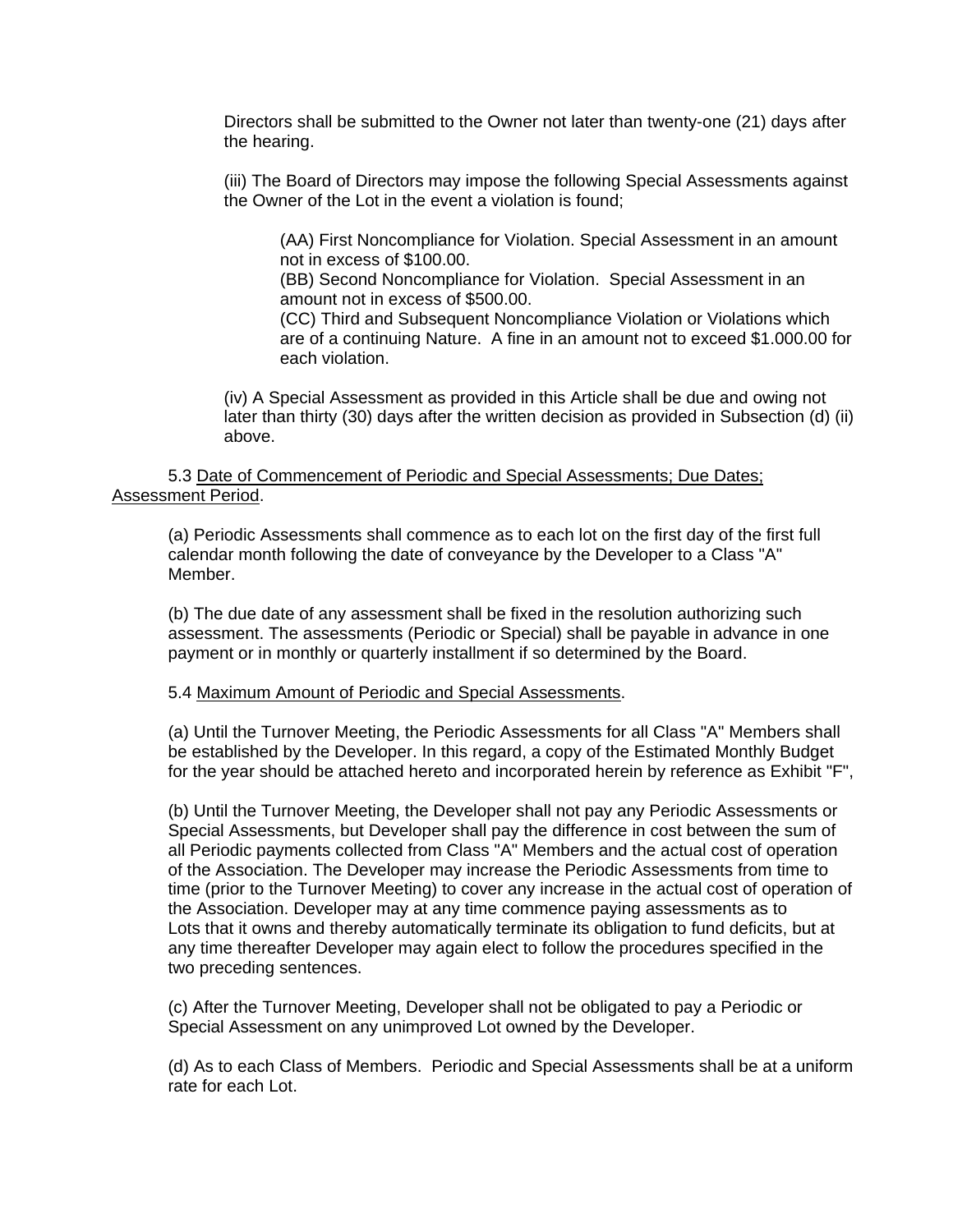(e) The Board may change the budget and level of Periodic Assessments at a duly constituted meeting of the Board which occurs after the Turnover Meeting, provided that written notice containing a copy of the newly adopted budget outlining the assessment change is sent to all Members at least thirty (30) days in advance of the effective date of the adopted change. For each twelve-month period thereafter commencing on the first day of January (hereinafter called an "Assessment Year"), the Periodic Assessment may be adjusted by vote of the Board at a duly held meeting after giving proper notice as described above.

# 5.5 Duties of the Board of Directors.

(a) The Board of Directors of the Association shall prepare budgets and a roster of the Lots and Marina dock slips and assessments applicable thereto which shall be kept in the office of the Association and shall be open to inspection by any Owner. Written notice of the assessment for each Assessment Year shall be sent to every Owner subject thereto at least thirty (30) days prior to the commencement of the Assessment year.

(b) The Association shall, upon demand at any time, furnish to any Owner liable for said assessment a certificate in writing signed by an officer of the Association setting forth whether said assessment has been paid. Such certificate shall be conclusive evidence of payment of any assessment therein stated to have been paid.

# 5.6 Effect of Nonpayment of Assessment; the Personal Obligation of the Owner; the Lien; Remedies of Association; Late Fees.

(a) If any assessment against a Lot or Marina dock slip is not paid on the date when due as established pursuant to Section 3, then such assessment shall be delinquent and shall, together with such interest thereon and cost of collection thereof, on such date be a continuing lien on the Lot which shall bind such property in the hands of the then Owner, his heirs, devisees, personal representatives and assigns. The personal obligation of the then Owner to such assessment shall remain his personal obligation for the statutory period of limitations.

(b) No voluntary sale of any lot shall be effective, nor shall any marketable title be conveyed unless and until the seller has obtained from the proper officers of the Association a certificate, in recordable form, attesting to the fact that the seller has paid all assessments to date relative to both his lot and Marina dock slip, if applicable. If no such certificate is obtained and recorded, the purchaser shall be conclusively presumed by acceptance of the deed to have assumed and to be liable for such past-due assessments. The Owner requesting the certificate shall pay to the Association a reasonable sum to cover the costs of examining records and preparing the certificate.

(c) If the assessment is not paid within thirty (30) days after the delinquency date, the assessment shall bear interest from the date of delinquency at the highest rate permitted under Florida law, and the Association may bring an action at law against the Owner personally obligated to pay the outstanding assessments and/or bring an action to foreclose the lien against the lot; and there shall be added to the amount of such assessment all costs of collection, including, but not limited to, the cost of any and all attorneys fees incident to collection whether or not suit is brought including attorneys' fees on appeal. In the event a judgment is obtained such judgment shall include interest on the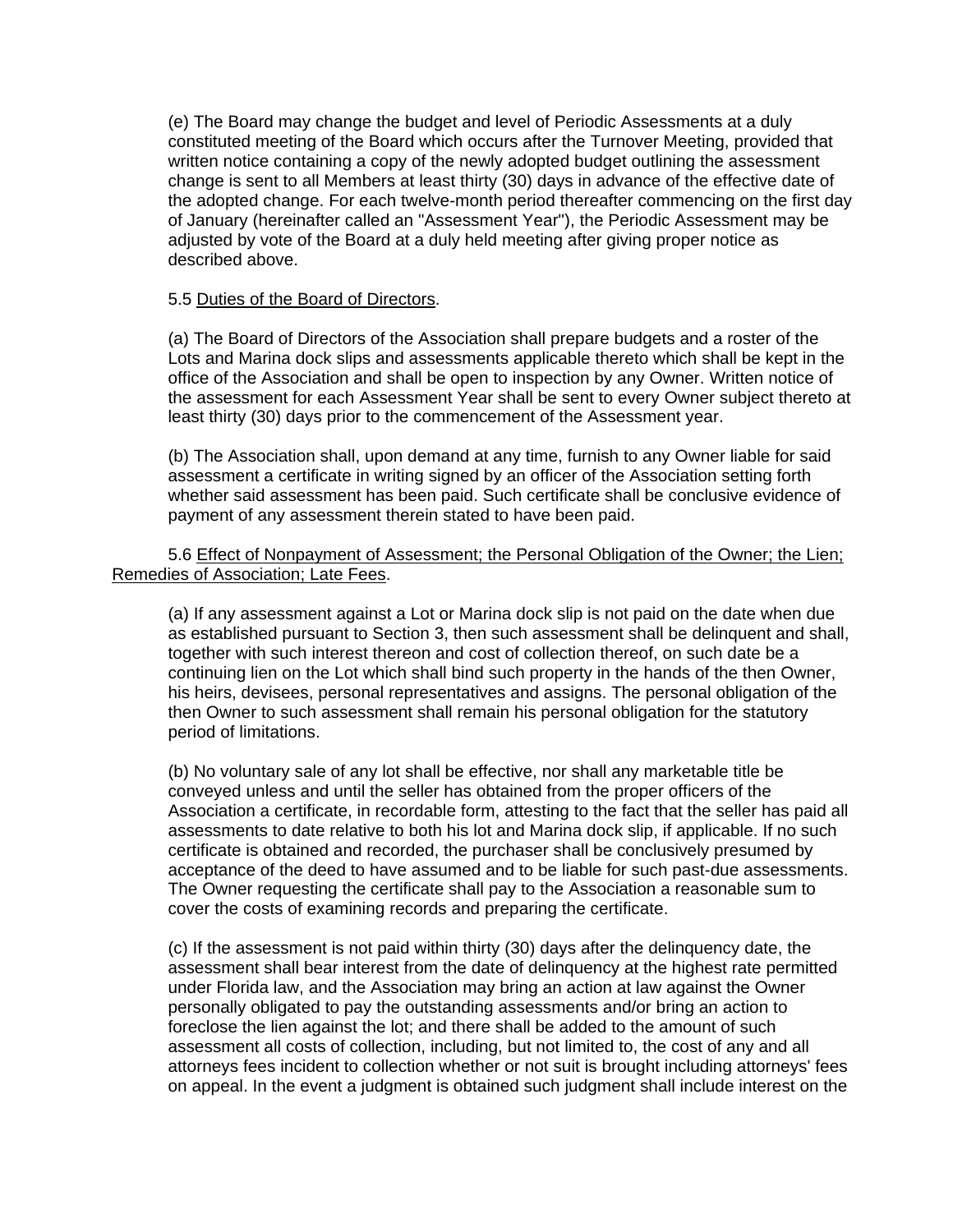assessments and a reasonable attorneys' fee to be fixed by the Court together with costs incident to the action.

(d) In addition to the foregoing remedies, the Board of Directors may assess a "Late Fee" of twenty percent (20.0%) of the delinquent assessment for each Periodic or Special Assessment which is more than ten (10) days delinquent.

### 5.7 Subordination of the Lien to Mortgages.

(a) The lien of the assessments against any Lot shall be subordinate to the lien of any First Mortgagee now or hereafter placed upon the Lot. If a First Mortgagee of record, or other purchaser, obtains title to such property as a result of foreclosure of the lien of such First Mortgagee or as a result of a deed given in lieu of foreclosure thereof, such acquirer of title and his successors and assigns shall not be liable for the assessments by the Association chargeable to the former Owner of such Lot which became due and payable prior to the acquisition of title as a result of the foreclosure or deed given in lieu of foreclosure, unless such assessments are secured by a Claim of Lien for assessments that is recorded prior to the recording of such mortgage.

(b) Such sale or transfer shall not relieve such Lot from liability for any assessments thereafter becoming due relative to such Lot or Marina dock slip, if applicable, or from the lien of any -such subsequent assessment. Any such subsequent assessment shall be subordinated to the lien of a First Mortgage placed upon the lot prior to the time of the recording of such subsequent assessment lien.

5.8 Exempt Property. There shall be exempted from the assessments, charges and liens created herein (a) all properties to the extent any easement or other interest therein is dedicated and accepted by the local public authority and devoted to public use, (b) any Unimproved Lot retained by the Developer after the Turnover Meeting described in Section 3.3 of Article III.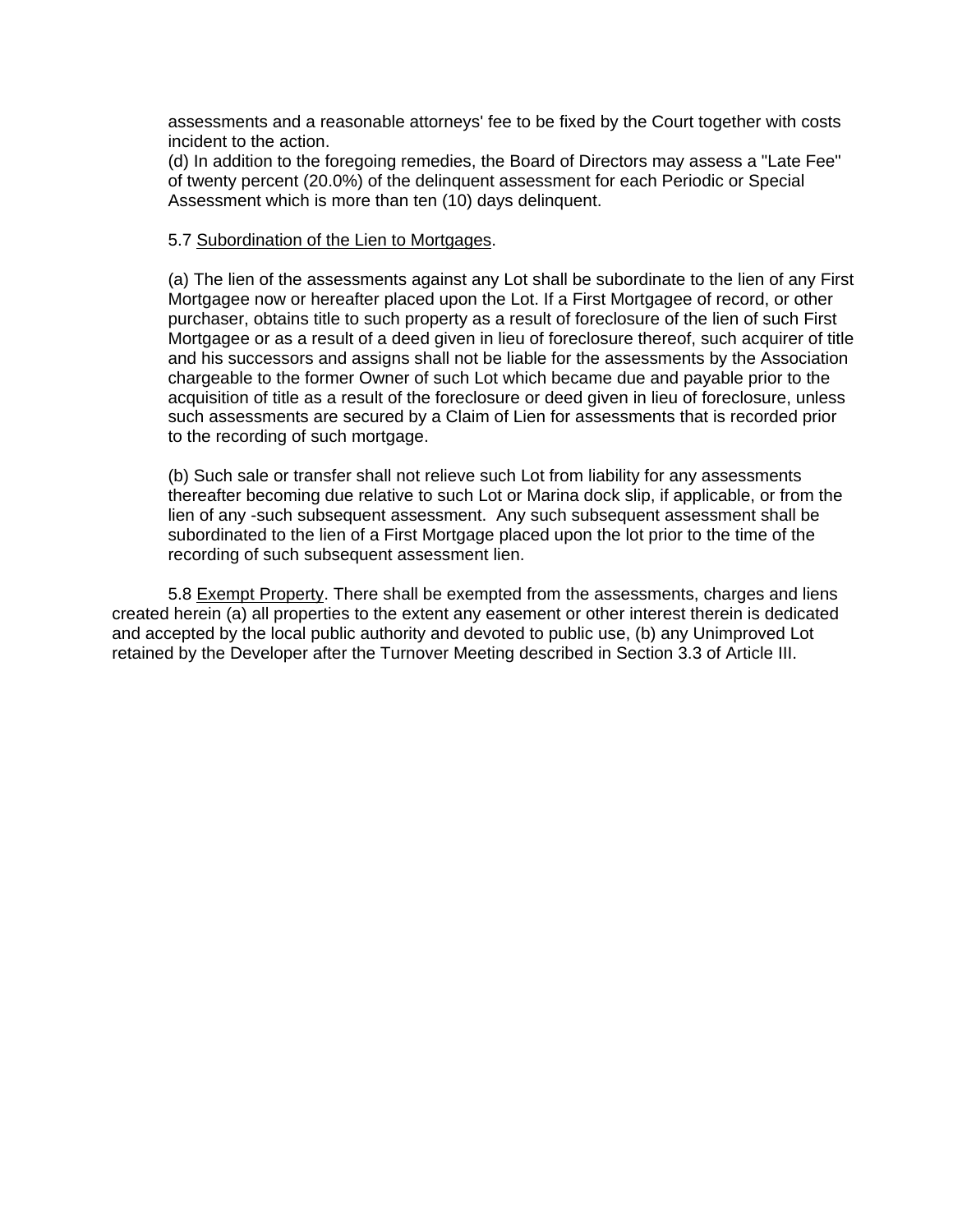#### ARTICLE VI

#### ARCHITECTUAL REVIEW BOARD

6.1 Creation of Board. All Lot Owners and this Association shall be bound by the decisions of the Architectual Review Board (the "ARB") of the Association, which body is hereby created. No building, fence, driveway, patio, paved area (other than platted streets), wall or other structure shall be commenced, erected or maintained upon any lot located within The Property or Additions to The Property nor shall any exterior addition to or change or alteration be made to any previous improvement on to lot, until the plans and specifications showing the nature, kind, shape, height, materials, square footage, location and landscaping of same shall have been submitted to and approved in writing as to the harmony of the external design and the location in relation to surrounding structures and topography by the ARB, in accordance with the Planning Criteria attached hereto and incorporated herein by reference as Exhibit "'G". Upon each submission of plans and specifications for ARB review, the Lot Owner shall also remit a check in the amount of \$150.00 payable to the Association to be applied against costs and expenses incurred in the review process. To the extent required by the ARB all structures shall reasonably blend with the natural surroundings. In the event the ARB fails to approve or disapprove such design and location within thirty (30) days after said plans and specifications have been submitted to it, approval shall not be required and this Article shall be deemed to have been fully complied with. One (1) copy of all plans and specifications shall be furnished to the Association for its records.

6.2 Members of Board and Term of Office. The ARB, if and when it exists, shall consist of three (3) members. The initial members of the ARB shall consist of persons designated by Developer. Each of said persons shall hold office until all lots have been conveyed by Developer, or sooner at the option of Developer. Thereafter, each new member of the ARB shall be appointed by the Board of Directors and shall hold office until such time as he has resigned or has been removed or his successor has been appointed, as provided herein. The Board of Directors shall have the right to appoint and remove (either with or without cause) any and all members of the ARB at any time, except for members of the ARB appointed by Developer.

6.3 Meetings of the ARB. The ARB shall meet from time to time as necessary to perform its duties hereunder. The ARB may from time to time, by resolution unanimously adopted in writing, designate any ARB representative (who may, but need not, be one of its members) to take any action or perform any duties for and on behalf of the ARB. In the absence of such designation, the vote of any two (2) members of the ARB shall constitute an act of the ARB.

6.4 Compensation. The members of the ARB shall receive no compensation for services rendered, other than reimbursement for expenses incurred by them in the performance of their duties hereunder. The ARB, however, shall have the power to engage the services of professionals to serve as members of the ARB for compensation for purposes of aiding the ARB in carrying out its functions.

6.5 Non-Liability of ARB Members. Neither the ARB nor any member thereof, nor its duly authorized ARB representative, shall be liable to the Association or to any Owner or any other person or entity for any loss, damage or injury arising out of or in any way connected with the performance or nonperformance of the ARB's duties hereunder, unless due to the willful misconduct or bad faith of a member and only that member shall have any liability. The ARB shall review and approve or disapprove all plans submitted to it for any proposed improvement, alteration or addition on the basis of aesthetic considerations, the overall benefit or detriment which would result to the immediate vicinity and to the Properties, and for compliance with the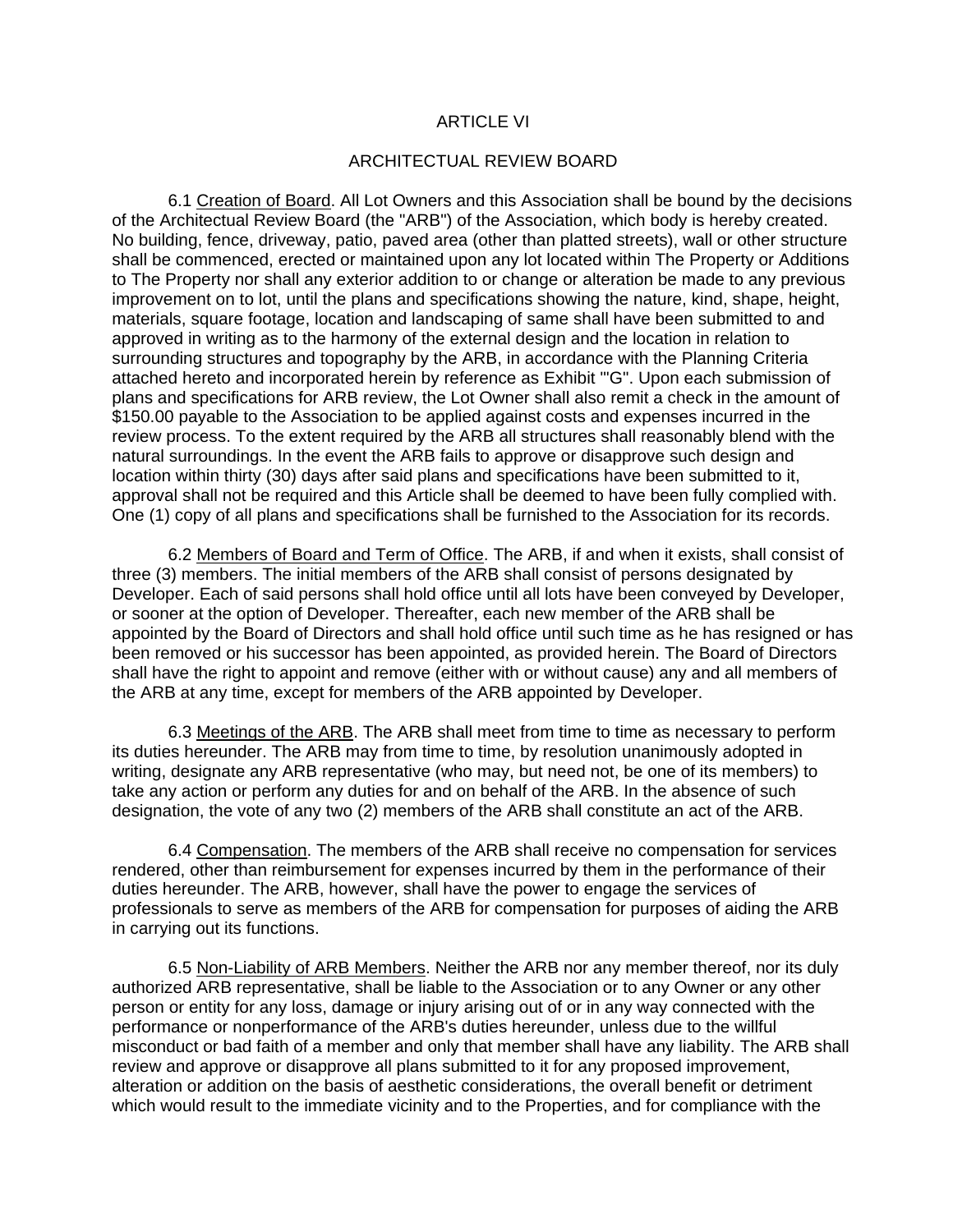design review criteria. The ARB shall take into consideration the aesthetic aspects of the architectural designs, placement of buildings, landscaping, color schemes, exterior finishes and materials and similar features, but shall not be responsible for reviewing, nor shall its approval of any plan or design be deemed approval of, any plan or design from the standpoint of structural safety or conformance with building or other codes.

6.6 ARB Approval Mandatory. ARB approval of plans as provided in this Section shall be an absolute and unwaivable condition precedent to the initiation of construction.

6.7 Developer's Exemption. Developer shall be exempt from the provisions of this Article VI with respect to alterations and additions to be made by Developer and shall not be obligated to obtain ARB approval for any construction or changes to construction which Developer may elect to make at any time.

6.8 Commencement and Completion of Construction and Use. Construction of all homes must commence within twelve (12) months after the date of transfer of title to the Owner of each Lot or completion of the Development, whichever should first occur. The exterior of all houses and other structures must be completed within six (6) months after the construction of same shall have commenced, except where completion is impossible or would result in great hardship to the Owner or builder due to strikes, fires, national emergency, natural calamities, or when expressly waived in writing by Developer; and all houses and other structures on the Property and the Additions to the Property shall be used for residential purposes exclusively.

6.9 Guest Suites. A guest suite or like facility may be included as part of the main dwelling or as an accessory building, but such suite may not be rented or leased except as part of the entire premises including the main dwelling, and that such guest suite would not result in overcrowding the site.

6.10 Planning Criteria. Developer, in order to provide guidelines to Owners concerning construction and maintenance of residences located on or within the Property and Additions to the Property, hereby promulgates the ARCHITECTURAL REVIEW BOARD PLANNING CRITERIA ("Planning Criteria"), which is, as aforementioned, attached as Exhibit "G". Developer declares that the Property and Additions to the Property shall be held, transferred, sold, conveyed and occupied subject to the Planning Criteria set forth on Exhibit "G", as amended from time to time by the ARB.

6.11 Duties. The ARB shall have the following powers and duties:

(a) To amend from time to time the Planning Criteria. Any amendments shall be set forth in writing and be made known to all Members and to all prospective Members of which the Association has notice. Any amendment shall include any and all matters considered appropriate by the ARB not inconsistent with the provisions of this Declaration;

(b) To approve all buildings, fences, walls, pools or other structures which shall be commenced, erected or maintained upon the Property and to approve any exterior additions to or changes or alterations thereupon. For any of the above, the ARB shall be furnished plans and specifications showing the nature, type, shape, height, materials, and location of the same and shall approve in writing as to the harmony of the external design and location in relation to surrounding structure and topography;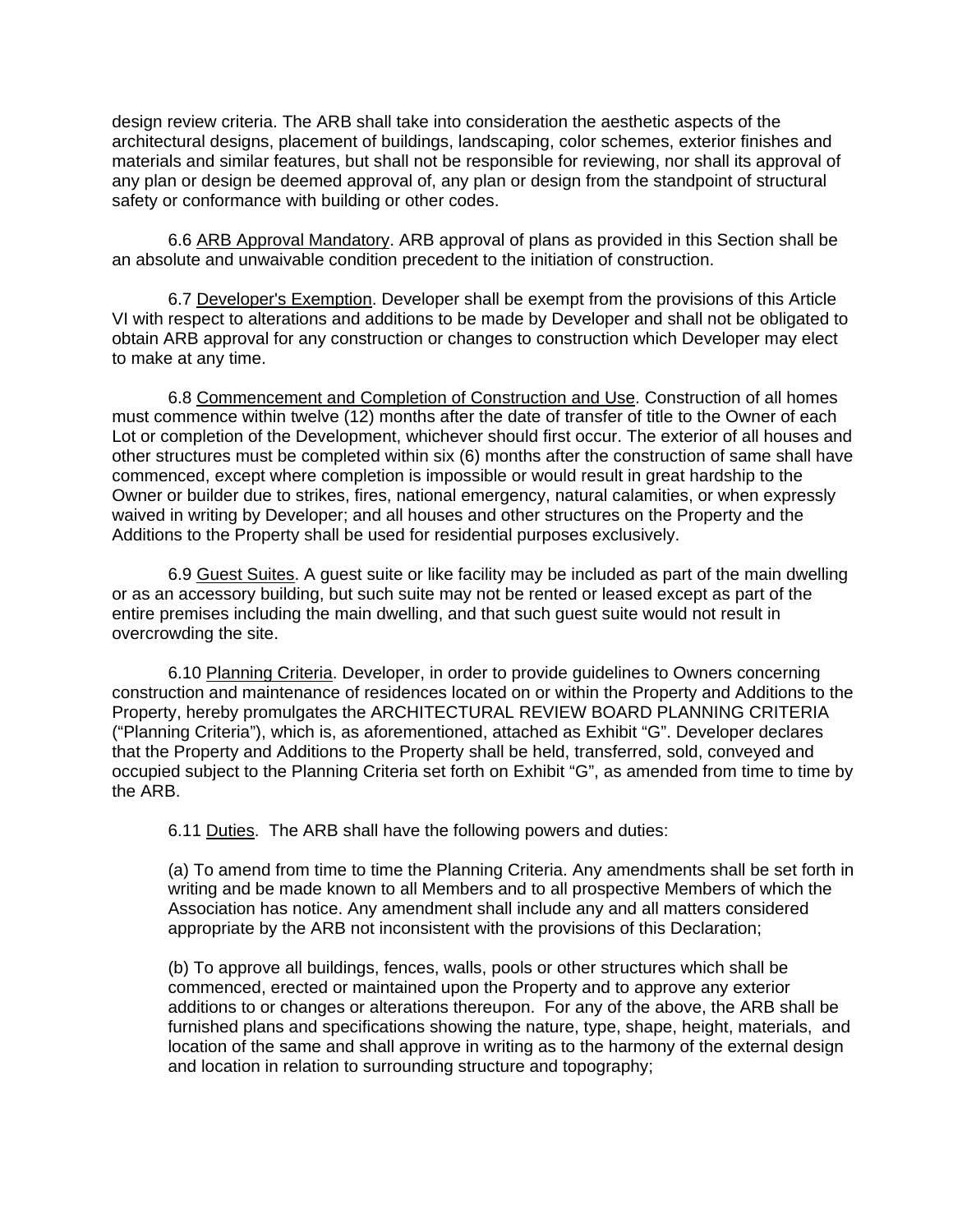(c) To approve any such building plans and specifications and all grading and landscaping plans, and the conclusion and opinion of the ARB shall be binding, if in its opinion, for any reason, including purely aesthetic reasons, the ARB shall determine that said improvement, alteration, addition, or change is not consistent with the development plan formulated by the Developer of the Property and Additions to the Property or contiguous lands thereto;

(d) To require to be submitted to it for approval of any samples of building materials proposed or other data or information necessary to make its decision;

(e) To require each Owner to submit two (2) sets of plans and specifications to the ARB prior to applying for any commitment for construction financing and/or obtaining a building permit. One set of plans and specifications shall become the property of the ARB. The work contemplated must be performed substantially in accordance with the plans and specifications as approved. All approval of plans or specifications must be evidenced by the signatures of at least two (2) members of the ARB on the plans or specifications furnished.

(f) In addition to the ARB, the Association shall have the authority, from time to time, to include within the promulgated Planning Criteria other restrictions, or amendments to existing restrictions, regarding such matters as prohibitions against window airconditioning units, for-sale signs, mailboxes, temporary structures, nuisances, garbage and trash disposal, vehicles and repair, removal of trees, gutters, easements, games and play structures, swimming pools, sight distance at intersections, utility connections and television antennas, driveway construction, and other such restrictions as it shall deem appropriate. Said restrictions shall be governed in accordance with the criteria hereinabove set forth for residential planning criteria promulgated by the ARB.

6.12 Enforcement of Planning Criteria. In addition to the other duties set forth above, the ARB, along with Developer and/or the Board of Directors of the Association shall have the right and obligation to enforce the provisions hereof relating to the Planning Criteria, as amended from time to time by the ARB or the Association. Should any owner fail to comply with the requirements hereof, or of the Planning Criteria after thirty (30) days written notice, the ARB, Developer, and/or the Board of Directors of the Association shall have the right to enter upon the Lot, make such corrections or modifications as are necessary or remove anything in violation of the provisions hereof or the Planning Criteria, and charge the cost thereof to the Owner. Should the ARB, the Developer, and/or the Board of Directors be required to enforce the provisions hereof by legal action, the reasonable attorneys fees and costs incurred, whether or not judicial proceedings are involved, including the attorneys' fees and costs incurred on appeal of any judicial proceedings, shall be collectible from the Owner. The ARB, the Developer and the Board of Directors of the Association, or its agents or employees, shall not be liable to an Owner for any damages or injury to the property or person of the Owner unless caused by deliberate action of the ARB, the Developer or the Board of Directors.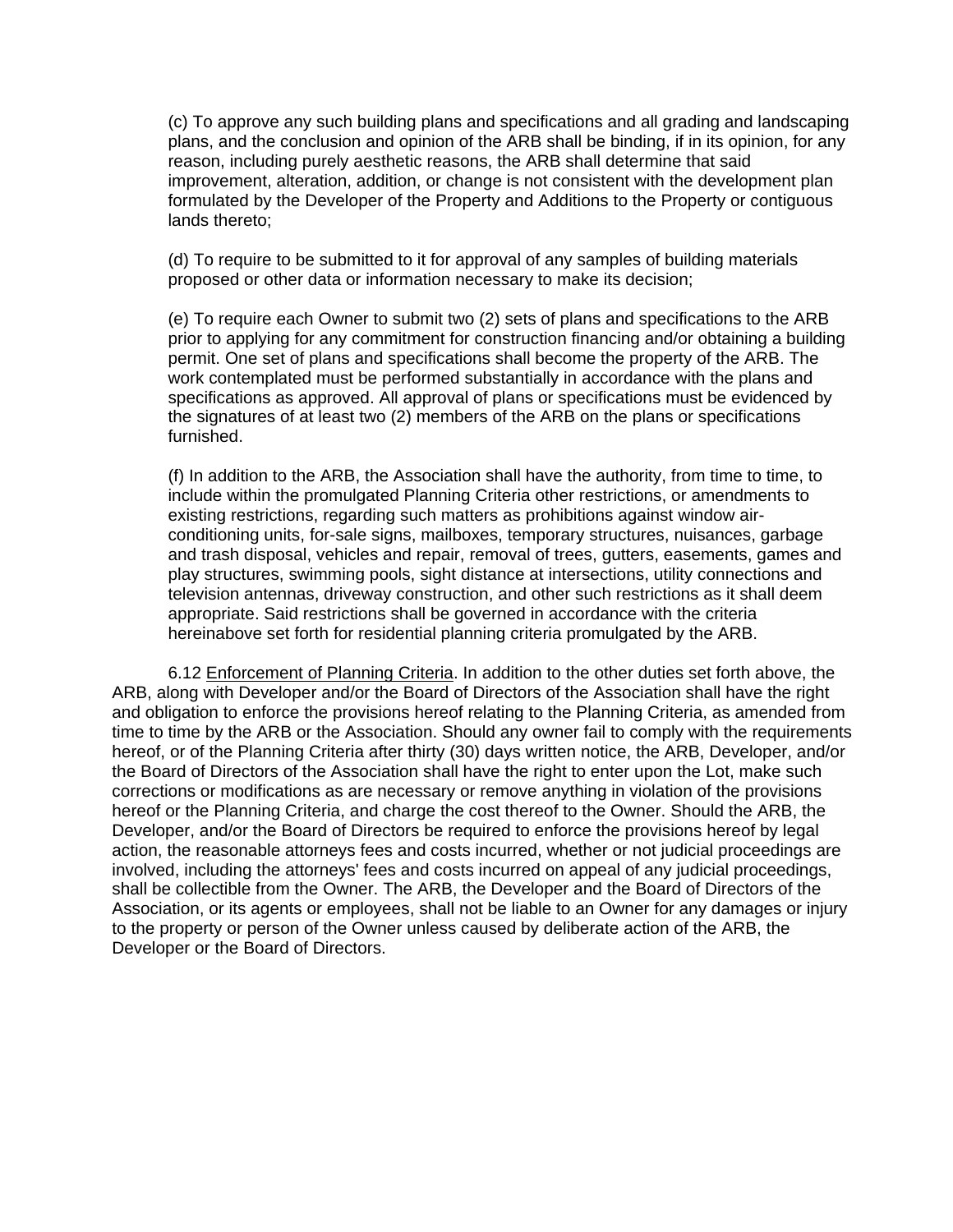# ARTICLE VII

## **INSURANCE**

7.1 Obligation of Association. The Association shall obtain and maintain insurance as follows:

(a) Property and casualty Insurance on the Common Properties including the Marina shall be maintained through the Association, in an amount equal to the maximum insurable value thereof. All damaged property shall be repaired and restored to the original condition using the proceeds of the insurance and, if the insurance proceeds are inadequate to cover the costs of such repair and restoration, Special Assessments. In the event that the insurance proceeds shall be greater than the amount required to repair and restore the damage, the excess shall be deposited with the Association for the operation of the Association and/or maintenance of the Properties. Prior to the end of each policy year, the Association shall cause the insured properties to be reappraised and shall adjust the insurance coverage so that the Common Properties Including the Marina is insured for their maximum insurable value.

(b) The Association shall also purchase such other insurance as may be necessary on the Common Properties and for purposes of properly operating the Association. The Association may also purchase liability Insurance covering the Association's Directors and Officers.

(c) The premiums of all insurance policies purchased by the Association on Common Properties other than the Marina shall be deemed to be general expenses for the Association and shall be paid by the Members through the Periodic Assessments against each Lot. Owners of Dock Slip occupancy and use licenses shall be solely responsible for insurance premiums relative to the Marina, through periodic assessments against their lots.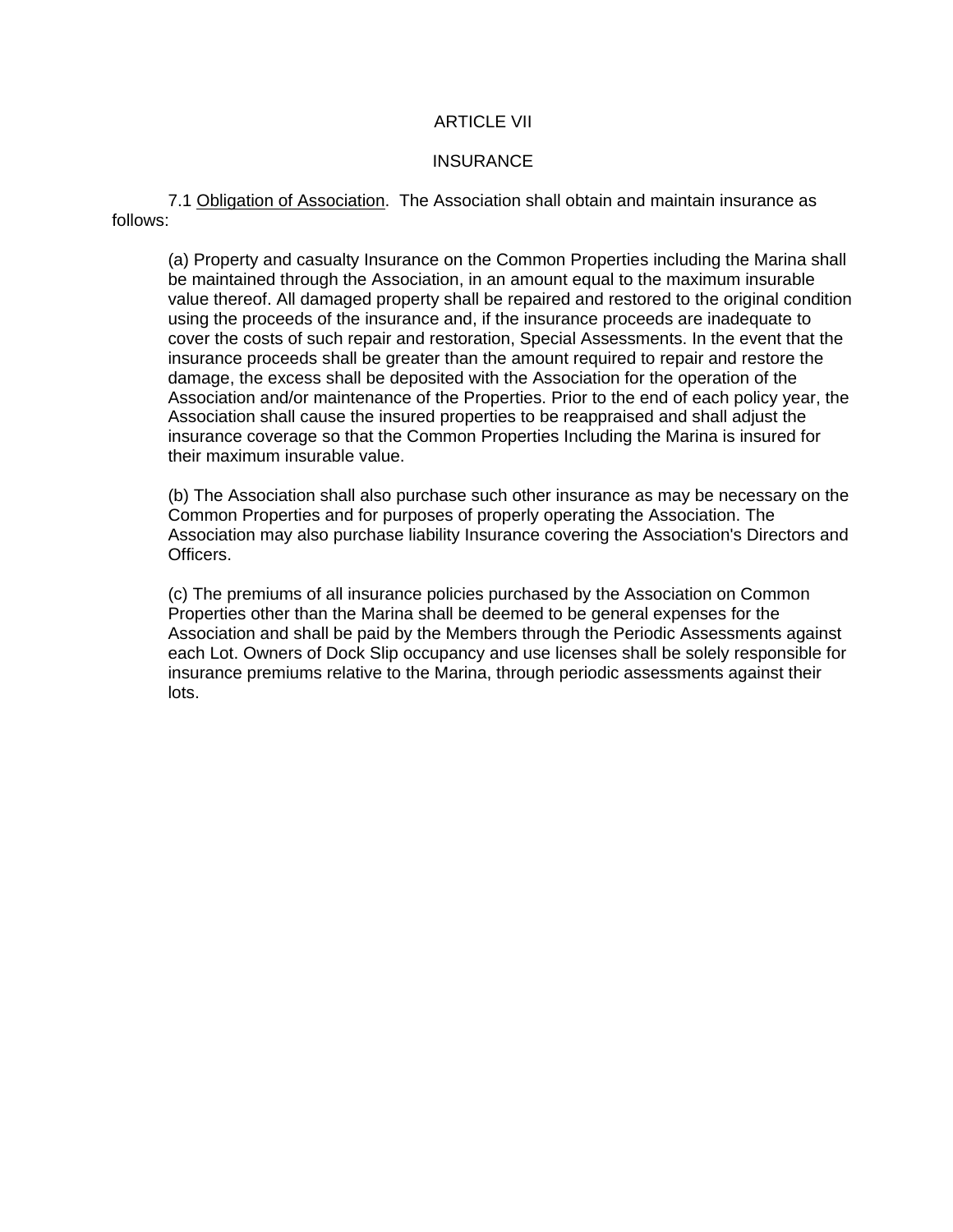# ARTICLE VIII

## MAINTENANCE RESPONSIBILITIES OF THE ASSOCIATION

# 8.1 Preamble.

(a) The responsibility for the maintenance of the Properties is divided between the Association and the Owners. Maintenance of the Lots and the area between an Owner's Lot line and the edge of the road in front of the Lot shall be the responsibility of the Owners. The maintenance of the Common Properties shall be the responsibility of the Association.

(b) The Board of Directors shall have the right to require the Members to maintain their Lots in a manner befitting the standards of the Development; and this responsibility of the Owner, unless otherwise assumed by the Association in accordance with the terms of this Declaration, shall include the Member's obligation to maintain the shrubbery in a neat and trimmed manner, and to remove all objectionable debris or materials as may be located on the Lot.

### 8.2 Exterior Maintenance Responsibility of Owner.

(a) The Association shall not have exterior maintenance responsibilities, periodic or otherwise, for Lots. In the event any Owner has failed to maintain the exterior of his Dwelling Unit or Lot in accordance with general standards of the community then, after reasonable notice to the Owner specifying such failure and upon Owner's neglect or refusal to remedy the problem within thirty (30) days after receipt of such notice, the Board of Directors, In addition to maintenance upon the Common Properties, may provide any of the exterior maintenance upon each dwelling it deems necessary in its sole discretion, including but not limited to the following: painting, repairs, replacement and care of roofs, gutters, downspouts, exterior building surfaces, trees, shrubs, grass, walks, driveways, and other exterior improvements.

(b) General standards of the community shall include but not be limited to:

(i) No weeds, underbrush or other unsightly growth shall be permitted to grow or remain upon any portion of the property and no refuse or unsightly objects shall be allowed to be placed or permitted to remain anywhere thereon.

(ii) All lawns, landscaping and sprinkler systems shall be kept in a good, clean, neat, and attractive condition. The Lots and any Dwelling Units or other buildings or improvements thereon shall be kept in good, safe, clean, neat and attractive condition, and all buildings, structures and improvements thereon shall be maintained in a finished, painted and attractive condition.

(c) Upon the failure to maintain the premises as aforesaid to the reasonable satisfaction of Developer or the Association. and upon' the Association's or Owner's failure to complete such remedial action as may be required within thirty (30) days after receipt of written notice by Developer or the Association, the Developer or the Association may enter upon such premises and make such Improvements or corrections as may be necessary. Written notice need not be given in the case of emergency and the Developer or the Association may without any prior notice directly remedy the problem.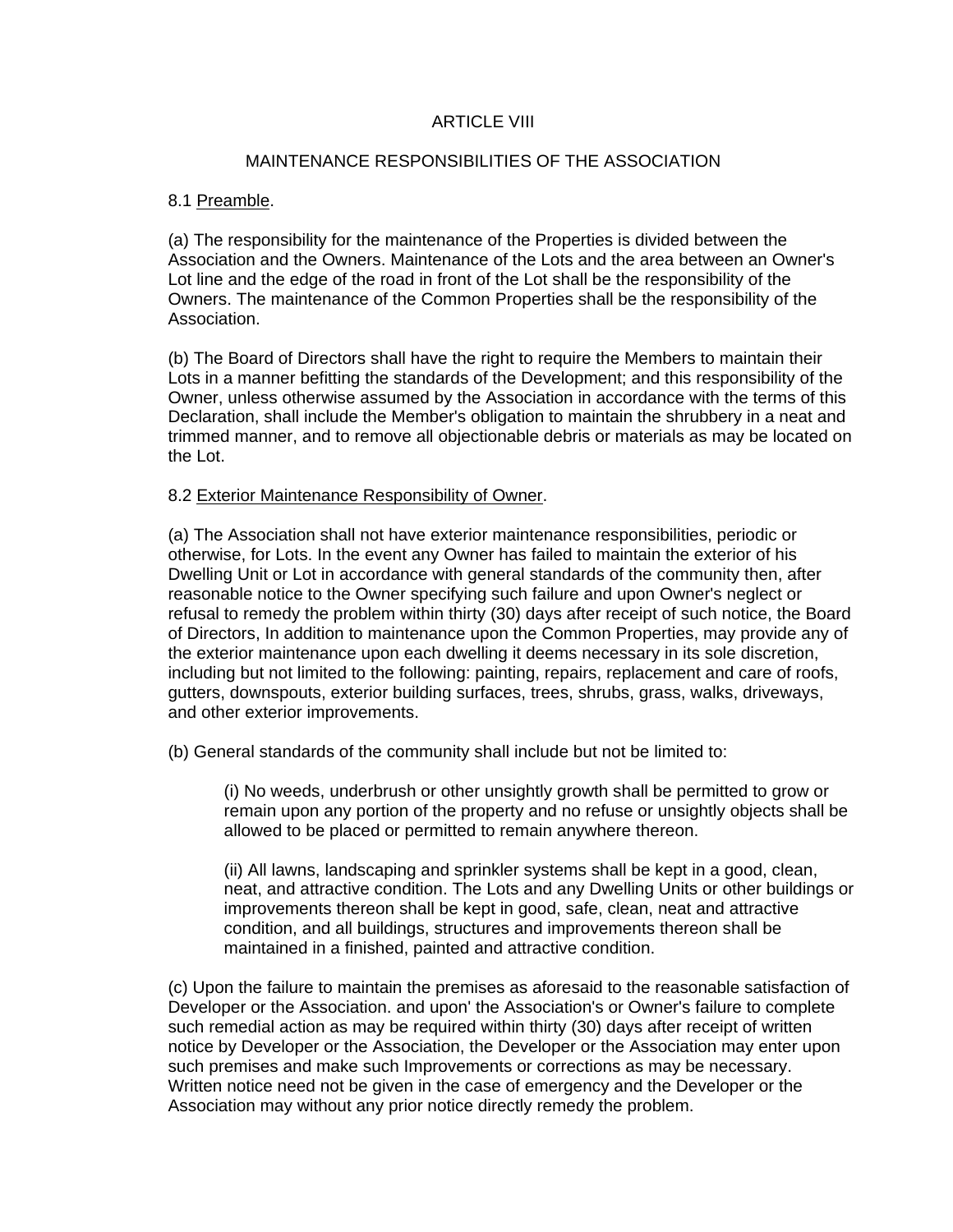(d) Such entry by Developer or the Association or its agents shall not be a trespass and by acceptance of a deed for a lot or Dwelling Unit, or by the recordation of these Covenants and Restrictions such party has expressly given the Developer and the Association the continuing permission to do so, which permission may not be revoked.

(e) All Lots not containing an occupied Dwelling Unit or one under construction shall be maintained by Owner as follows:

(i) Mowed every two (2) weeks during the April 15 to November 1 period and once per month during the November 1 to April 15 period.

(ii) Edged and trimmed once per month, regardless of mowing cycle.

Failure of an Owner to comply with the foregoing schedule shall result in performance of requisite maintenance by Developer, Association, or an agent of the foregoing, at a charge to Owner of \$250.00 per occurrence, such charge to be assessed and collected as provided in this Article VIII.

8.3 Assessment of Costs. The costs of exterior maintenance which is not performed by the Association as part of its regular maintenance responsibilities shall be assessed against the Lot upon which such maintenance is performed, and, at the option of the Board of Directors, either be added to and become part of the Periodic Assessment to which such Lot is subject under Article V hereof, or become a Special Assessment for such expenses; and, as part of such Periodic Assessment or as a Special Assessment, it shall be a lien against the Lot and obligation to the Owner and shall become due and payable in all respects as provided in Article V hereof.

8.4 Dissolution of Association. In the event of the dissolution or termination of the Association, Pinellas County shall not be obligated to carry out any of the maintenance obligations of the Association unless such obligations are undertaken by way of a resolution of the Pinellas County Commission.

8.5 Management Services. The Association may contract for the management of all or part of the Common Properties and any other Association duties for purposes of carrying out all or a portion of the maintenance services provided for in this Declaration.

8.6 Utility Services. The Association may contract with public or private utility companies for purposes of supplying utility services to the Property and assess the costs and expenses charged by such utility companies as part of the Periodic Assessments or as a Special Assessment.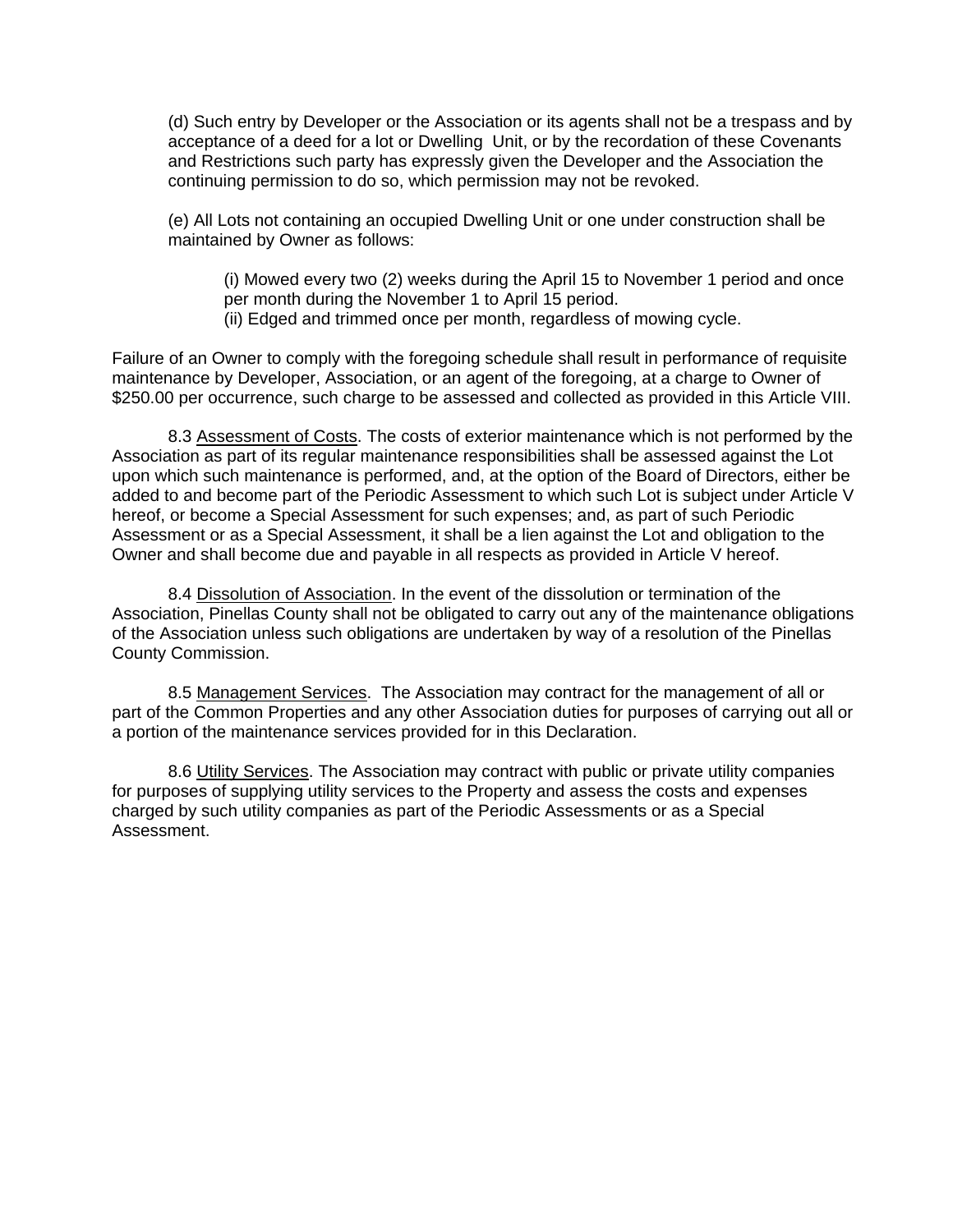### ARTICLE IX

#### PERMITTED AND PROHIBITED USES

9.1 Condition of Building Grounds. It shall be the responsibility of each Owner to prevent the development of any unclean, unsightly or unkempt conditions of building or grounds on such Lot which shall tend to substantially decrease the beauty of the Development as a whole or as to a specific area.

9.2 Land Use. No Lot shall be used except for residential purposes. No building shall be erected upon any Lot without prior approval thereof by the ARB as here and above set forth. No noxious or offensive activity shall be carried on upon any Lot, including, but not limited to drilling or mining activities, nor shall anything be done thereon tending to cause embarrassment, discomfort, annoyance, or nuisance to the Development. There shall not be maintained any plants or animals, or device or thing of any sort whose normal activities or existence is in any way noxious, dangerous, unsightly, unpleasant, or of a nature as may dismay or destroy the enjoyment of other property in the Development by the Owners thereof; and, further, all domestic animals shall either be kept on a leash or kept within an enclosed area.

9.3 Insect and Fire Control. In order to implement effective insect, reptile and woods fire control, the Association shall have the right to enter upon any Lot on which a residence has not been constructed and upon which no landscaping has been implemented (with prior written approval of the Association for such plan), such entry to be made by personnel with tractors or other suitable devices, for the purposes of mowing, removing, clearing, cutting or pruning underbrush, weeds or unsightly growth, which in the opinion of the Association detracts from the overall beauty, setting and safety of the Association. Such entrance for the purpose of mowing, cutting, cleaning or pruning shall not be deemed a trespass. The Association and its agents may likewise enter upon land to remove any trash which has collected on such Lot without such entrance and removal being deemed a trespass. The provisions of this Section 9.3 shall not be construed as ,an obligation on the part of the Association to mow, clear, cut or prune any Lot nor to provide garbage or trash removal services.

9.4 Dwelling Size. Each single family Dwelling shall be located on a Lot and shall have a minimum living area of three thousand five hundred (3,500) square feet exclusive of screened and open porches, terraces, patios, garages, and the like. Each dwelling shall have a minimum of two (2) inside bathrooms.

9.5 Garages. All dwellings shall have a garage adequate to house a minimum of two (2) automobiles, and shall be equipped with garage doors that shall be maintained in usable condition. No carports or open structures for the purpose of housing automobiles or any other such vehicle shall be permitted on any Lot. Metal garage doors shall be acceptable, provided that same are of architectural quality, of heavy gauge construction, and painted.

9.6 Water Facilities. No individual water supply systems shall be permitted on any Lot without the approval of the ARB. The above does not restrict the right of any Owner to install, operate and maintain a water well on the premises for the use only for swimming pools and irrigation purposes. All Owners shall install a full irrigation system covering all areas of their Lots not retained in a natural setting as defined on the site plan respecting same.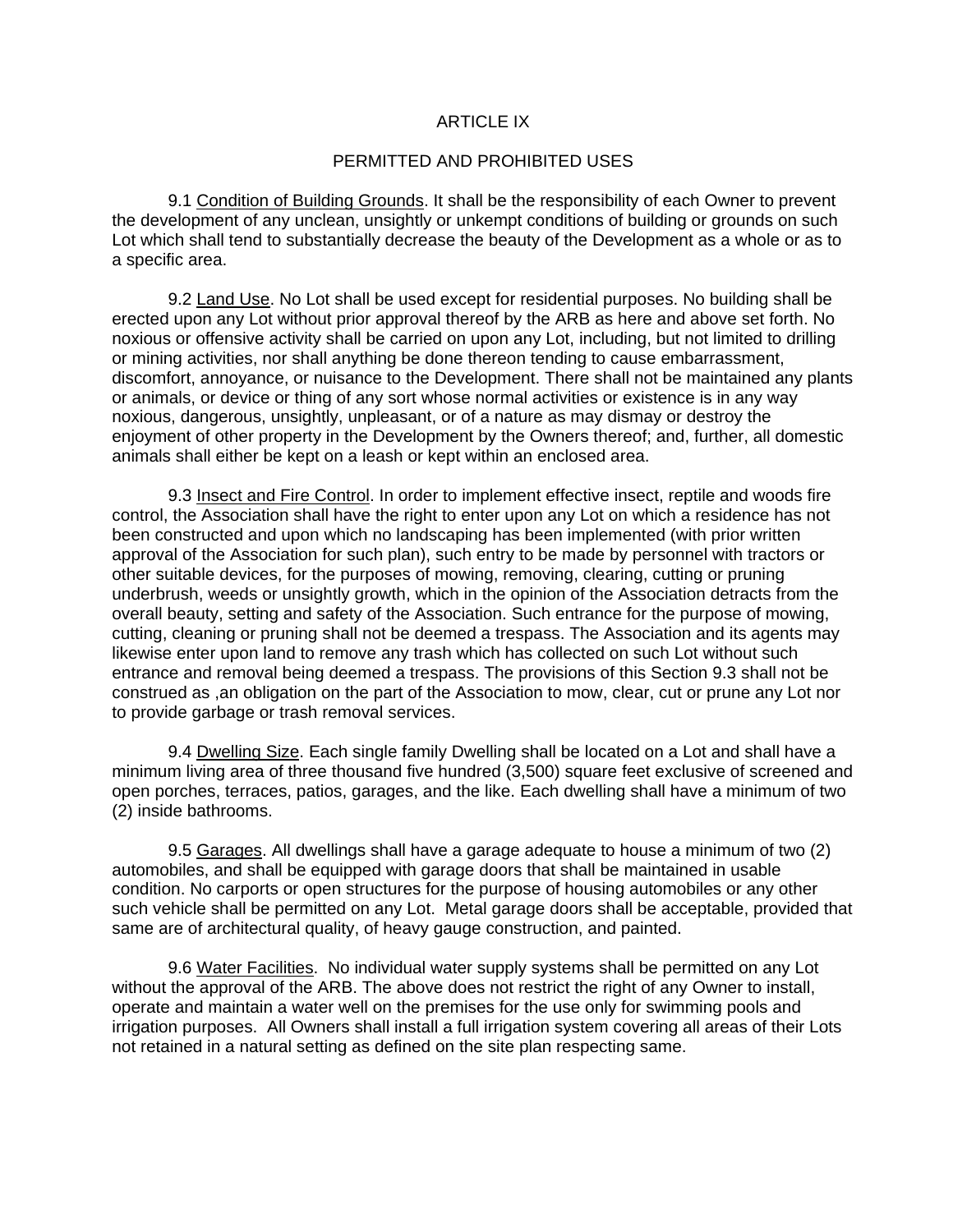9.7 Signs. No sign of any kind shall be displayed on any Lot, Living Unit or in the Common Properties except as specifically permitted hereby. One (1) "For Sale" sign per Lot shall be permitted provided the following conditions are fully complied with:

A. The sign shall be nine (9) inches in height and twelve (12) inches in length;

B. The sign shall be black with gold lettering only;

C. The sign shall be mounted no higher than two (2) feet from the ground, no closer than thirty (30) feet from the street and at least forty (40) feet from any adjacent Lot.

This section 9.7 does not apply to Developer or its agent who shall and do have the right to erect and maintain signs advertising the Development of such size as they deem necessary.

9.8 Parking. No vehicle shall be parked on any part of the Lot except on a paved street or driveway unless specifically designated for such purpose and approved by the ARB. No house or travel trailer, motor home, camper, boat, or boat trailer shall be parked in the Development unless they are concealed from public view within a garage or structure as approved by the ARB. No trailers or commercial vehicles other than those present for business with household may be parked in the subdivision, and those vehicles present for business shall not remain longer than during regular business hours. Temporary parking only for the specific purpose of loading or unloading a recreation vehicle, boat, camper and/or trailer shall be allowed for a period not to exceed twenty-four (24) hours. The Board of Directors is hereby officially authorized to promulgate additional rules and regulations pertaining to parking, and the Board of Directors is specifically granted by this Declaration the right to enforce this Declaration and the rules and regulations of the Board of Directors pertaining to parking by authorizing and directing, or contracting with a duly licensed towing company for the towing of vehicles which are in violation of the parking regulations.

9.9 Easements and Utilities. Perpetual easements for installation arid maintenance of utilities and drainage facilities as shown on the plat for the Development filed in the public records of Pinellas County, Florida are hereby reserved. No structure shall be erected, placed or permitted, and no alterations shall be made or permitted on the Property within the easement area. No Owner shall in any way hinder the surface or subsurface drainage of the property within a drainage easement. No utility improvement, drainage structure, water and sewer line within any street right-of-way or easement area shall be removed or altered for any purpose without the specific written consent of the Developer or Association. Such consent of the Developer or Association shall be contingent upon prior approval by all applicable government regulations.

9.10 Storage Receptacles. No fuel tanks, oil tanks, bottled gas tanks, water conditioners, soft water tanks, swimming pool filters and similar structures or storage facilities shall be exposed to public view and shall be installed only within the main Dwelling unit, within the accessory building, or within a screened area as approved by the ARB. Storage facilities which are buried underground and approved by the ARB shall be permitted so long as same conforms to the rules and regulations of appropriate governmental authorities.

9.11 Trees. No trees measuring six (6) inches or more in diameter at two (2) feet above ground level may be removed without the written approval of the ARB unless located within five (5) feet of the main Dwelling Unit or any accessory building or site thereof.

9.12 Temporary Structures and Facilities. No structure of a temporary character shall be placed on the Property or Additions to the property at any time, provided, however, that this prohibition shall not apply to shelters used by Owner or his agent during the construction of the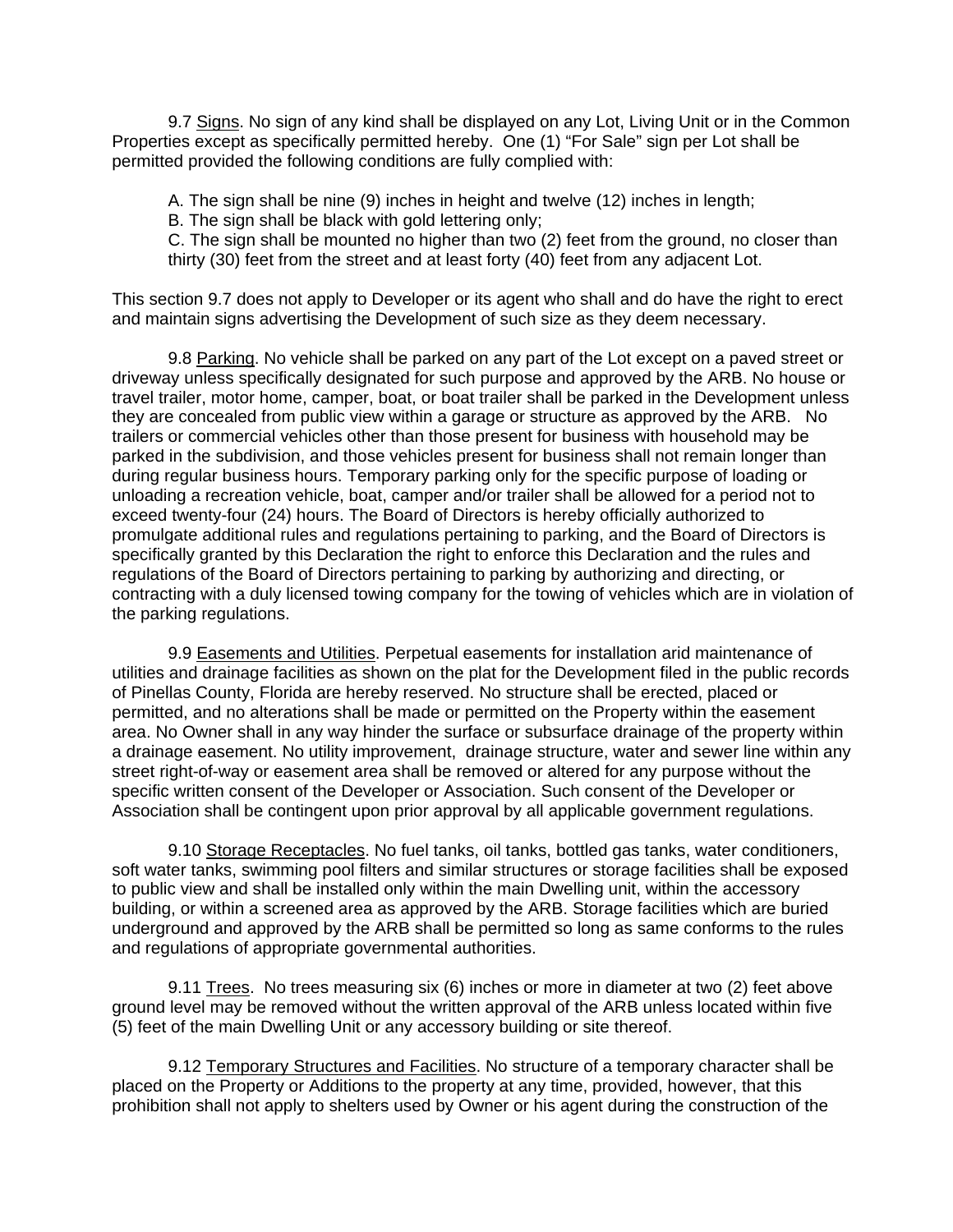main Dwelling Unit, it being clearly understood that these latter temporary shelters shall not, at any time, be used as residences nor permitted by Owner or his agent to remain on said property after completion of construction. This prohibition shall apply to all tents, trailers, campers and the like.

9.13 Animals and Pets. No animals, livestock and/or poultry of any kind shall be raised, bred or kept on any Lot except that cats and dogs and other generally recognized household pets may be kept provided they are not bred or maintained for any commercial purposes. The total number of such animals or pets shall not exceed three (3) in number per Lot and shall not be allowed to roam unattended.

9.14 Driveways. All driveways shall be constructed of concrete, brick or a type of paver acceptable to the ARB.

9.15 Clothes and Drying Facilities. No outside clothesline or other clothes drying facility shall be permitted in the general view and without the prior written approval of the ARB.

9.16 Trash Containers. All trash containers and contents thereof shall be stored underground or in a screened-in area not visible from the streets or adjoining Lots. No Lot shall be used or maintained as a dumping ground for rubbish. For purposes of periodic trash removal, however, an Owner, within twenty-four (24) hours prior to pick-up, may place the covered trash containers at locations convenient for pick-up.

9.17 Exterior Antennae. No exterior radio, television or other electronic antennae device or satellite dish shall be permitted on any Lot without the prior written approval of the ARB.

9.18 Commercial Activities. No lot shall be used or occupied for any purpose other than as a residential dwelling by a Single Family, its household servants and guests. No business or commercial buildings may be erected on any Lot, nor shall any business be conducted on any part thereof; provided, however, that a business office may be maintained by the Owner in his Dwelling Unit upon the sole condition that the conduct of same involves no customer, client, or employee traffic whatsoever.

9.19 Air Conditioning Units and Reflective Materials. No window or wall air conditioning units shall be permitted to be placed in a Dwelling Unit unless the consent of the ARB is obtained. No Dwelling Unit shall have aluminum foil placed in any window or glass door or any reflective substance placed on any glass except as may be approved by the ARB for energy conservation purposes.

9.20 Exterior Alterations. No structural changes, exterior color changes, or alterations shall be made or added to any Dwelling Unit without approval of the ARB.

9.21 Destruction of a Dwelling. In the event that any Dwelling Unit is destroyed by or removed for any cause whatsoever, any replacement shall be with a Dwelling Unit of a similar size and type. The plans and specifications for any new Dwelling Unit must be approved, in writing, by the ARB.

9.22 Fencing. No fences or any similar type of enclosures shall be erected on any lot without the approval of the ARB. No chain link fence visible from the street or adjoining Lots shall be permitted on any Lot or portion thereof, except for temporary construction purposes.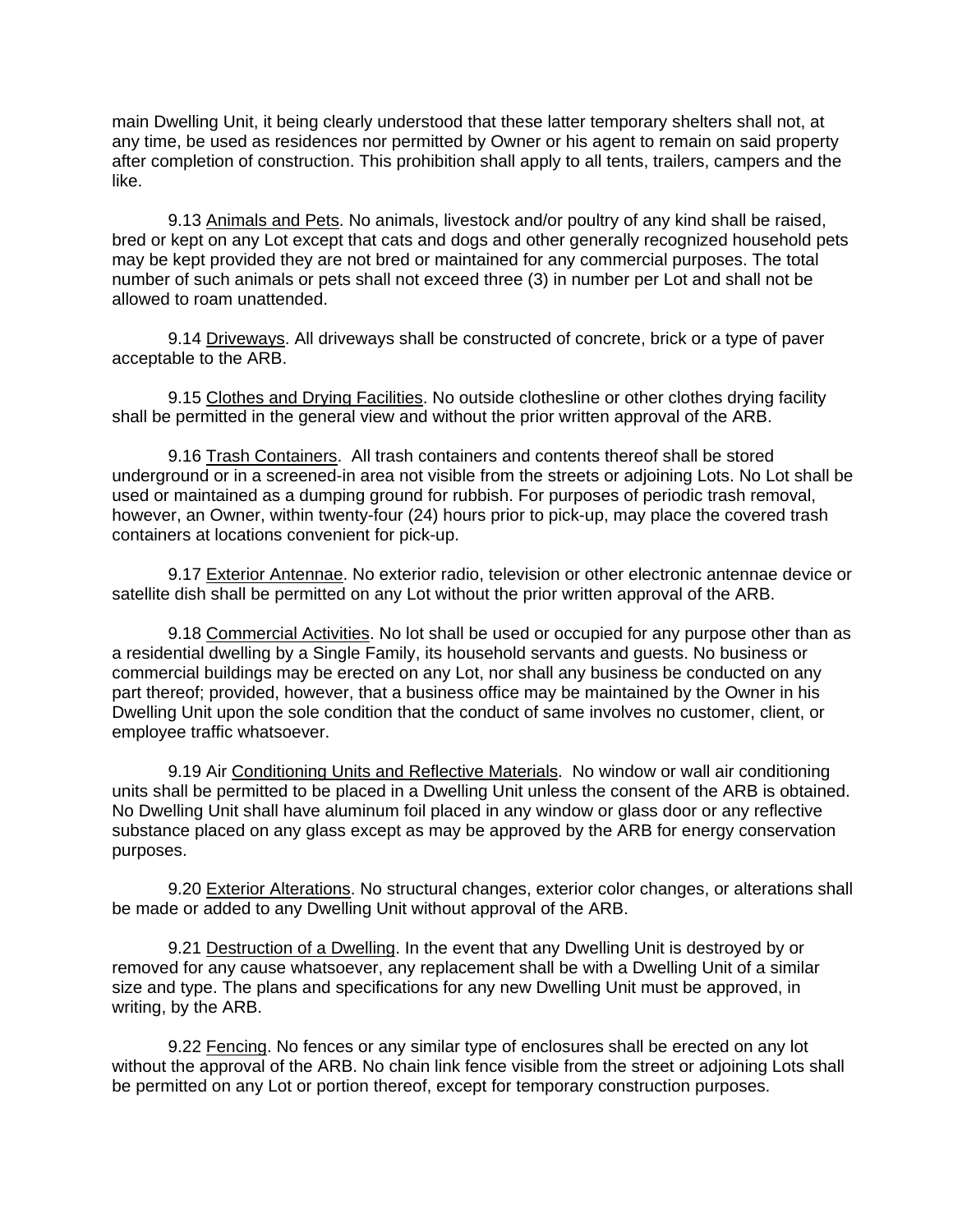9.23 Additional Rules and Regulations. Developer, until the Turnover Meeting, and thereafter the Board of Directors of the Association, may establish such additional rules and regulations as may be deemed for the best interests of the Association and its Members for purposes of enforcing the provisions of this Article IX.

9.24 Right to Abate Violations. The Association or Developer, prior to the Turnover Meeting, and the Association thereafter, after reasonable notice and opportunity to cure a violation given to an Owner, may enter upon a Lot for the purposes of curing the violation. The cost thereof shall be charged against the Owner as a Special Assessment.

9.25 Swimming Pools. No above-the-ground swimming pool shall be permitted on any Lot. Any other type of swimming pool to be constructed on any Lot shall be subject to the requirements of the ARB, which include, but are not limited to, the following:

(i) Composition to be of material thoroughly tested and accepted by the industry for such construction;

(ii) Pool screening shall not be visible from the street in front of the Dwelling Unit. All screening material shall be of a color in harmony with the exterior of the Dwelling Unit. No raw aluminum color screen shall be allowed.

9.26 Mailboxes. Stucco, brick, and stone are the only three materials that shall be allowed to be used for the mailbox, whichever of these materials is being used most on the exterior of the home it serves. All other requirements concerning dimensions are detailing shall be shown on the attached exhibit.

9.27 Awnings. No awnings, canopies or shutters, including hurricane or storm shutters, shall be attached or affixed to the exterior of any Dwelling Unit or building unless such awnings, canopies or shutters have been approved by the ARB.

9.28 Required Setbacks. Every dwelling constructed on a Lot shall comply in all ways with the code of Ordinances or Pinellas County, Florida, as amended, as well as herein Covenants and Restrictions. No building, roof or wall on any Lot shall be closer to the boundaries of the Lot (whether on the ground or in a vertical plane with the ground) than the setback lines established by the Code of Ordinances as minimum setback requirements for front, side, and rear yards and further limited as provided in the schedule attached hereto and incorporated herein by reference as Exhibit "H".

Additionally, Dwelling Units constructed on Lots through 8, inclusive, shall be sited in accordance with the schedule attached hereto and incorporated herein by reference as Exhibit "I". Requirements for roof overhangs and lanais shall be set by resolution of the ARB.

Additionally, Dwelling Units constructed on Lots 1-7, inclusive, if pool, porch, or other related enclosed areas are constructed to the rear of the home, shall not have enclosure extend any more than half of the maximum length of the home from side lot line to side lot line, excluding garages. Also, the enclosure shall not exceed an overall width equal to more than half the maximum length of the home from side lot line to side lot line excluding garages. The highest part of the enclosure may not extend any higher than the roof fascia of the main living structure.

9.29 Fill. No Owner shall excavate or fill earth from any Lot which would materially effect in a deleterious manner the grading and drainage of surrounding Lots.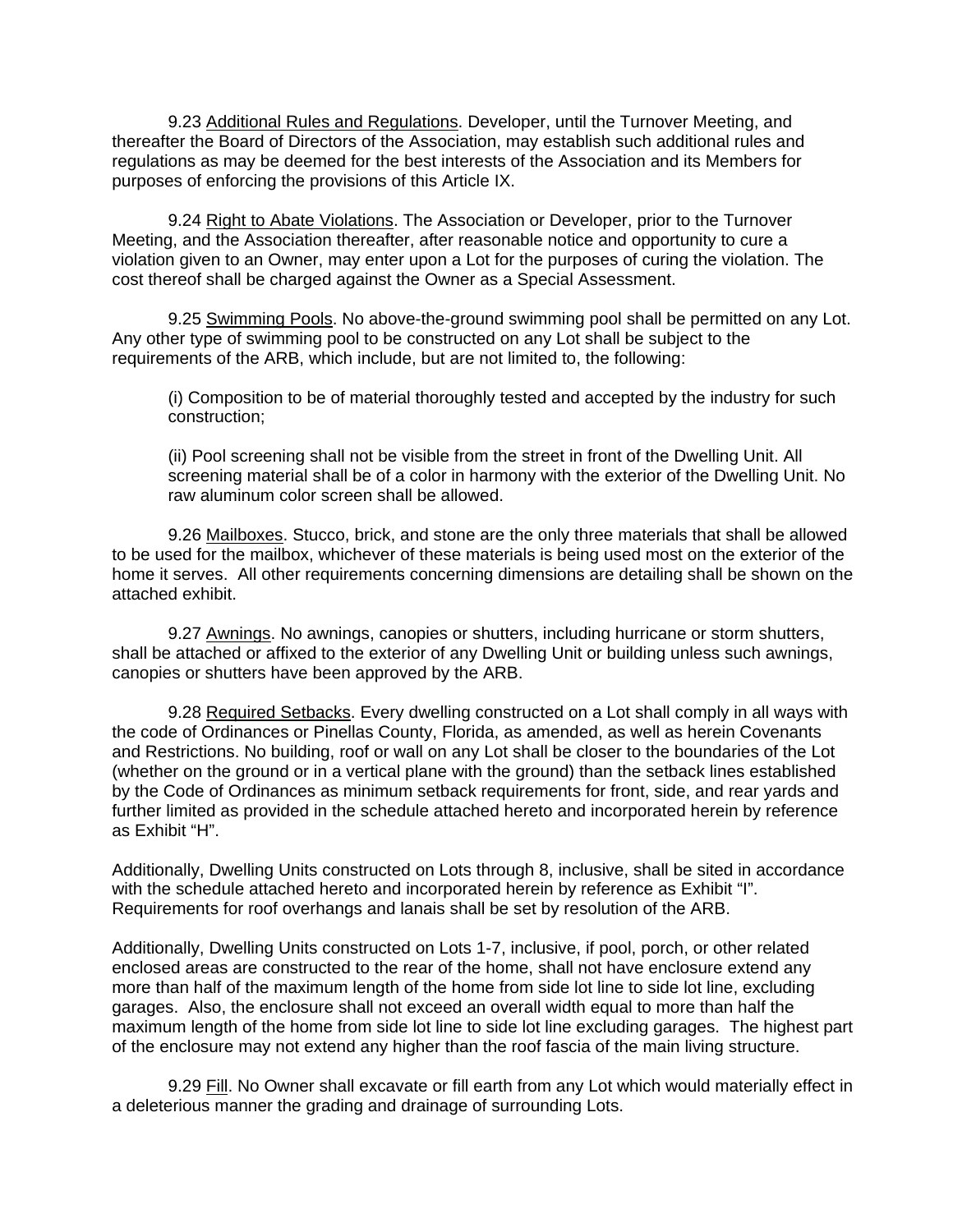9.30 Piers and Docks. No pier, dock, boat-house, bulkhead or other structure of any kind shall be erected, placed or permitted to remain on, in, adjacent to, bordering on, or over any portion of any lake situated in or adjacent to the Property.

9.31 Maintenance of Lake Front Lots. Each Lot Owner whose Lot adjoins or abuts a lake shall keep his Lot and the portion of the adjoining or abutting parcel between his Lot and the water's edge at the lake bank, grassed, trimmed, and cut and properly maintained so as to present a pleasing appearance, maintain the proper contour of the lake bank, and prevent erosion. However, except with the prior written approval of the ARB, the shoreline contour of a lake shall not be altered and no Lot shall be increased in size by filling in the lake and no Lot shall be dug out or dredged so as to cause the water of the lake to protrude into the Lot.

9.32 Insurance Risks. Nothing shall be done or kept on a Lot or on the Common Properties which would increase the rate of insurance relating thereto without the prior written consent of the Association, and no Owner shall permit anything to be done or kept on his lot or the Common Properties which would result in the cancellation of insurance on any Dwelling Unit or on any part of the Common Properties, or which would be in violation of any law.

9.33 Aircraft. No airplanes, helicopters, or aircraft of any type whatsoever shall either take off or land from or on any Lots in the Development or Common Properties thereof.

9.34 Governmental Restrictions. Owners and the Association shall comply fully with any and all governmental restrictions, laws, ordinances, and regulations respecting the development and use of individual lots, the lakes and the Common Properties of the Development.

9.35 Exemption for Developer; Developer's Easements. Developer, provided that it owns any Lot in the Properties or in the event that Developer is doing construction work within the Properties, shall be exempt from the provisions of this Article IX and Article XIII, which conflict with the normal operational requirements of Developer's business.

9.36 Variances. The ARB may grant variances to Use Restrictions 1 through 35, inclusive, in accordance with Article VI.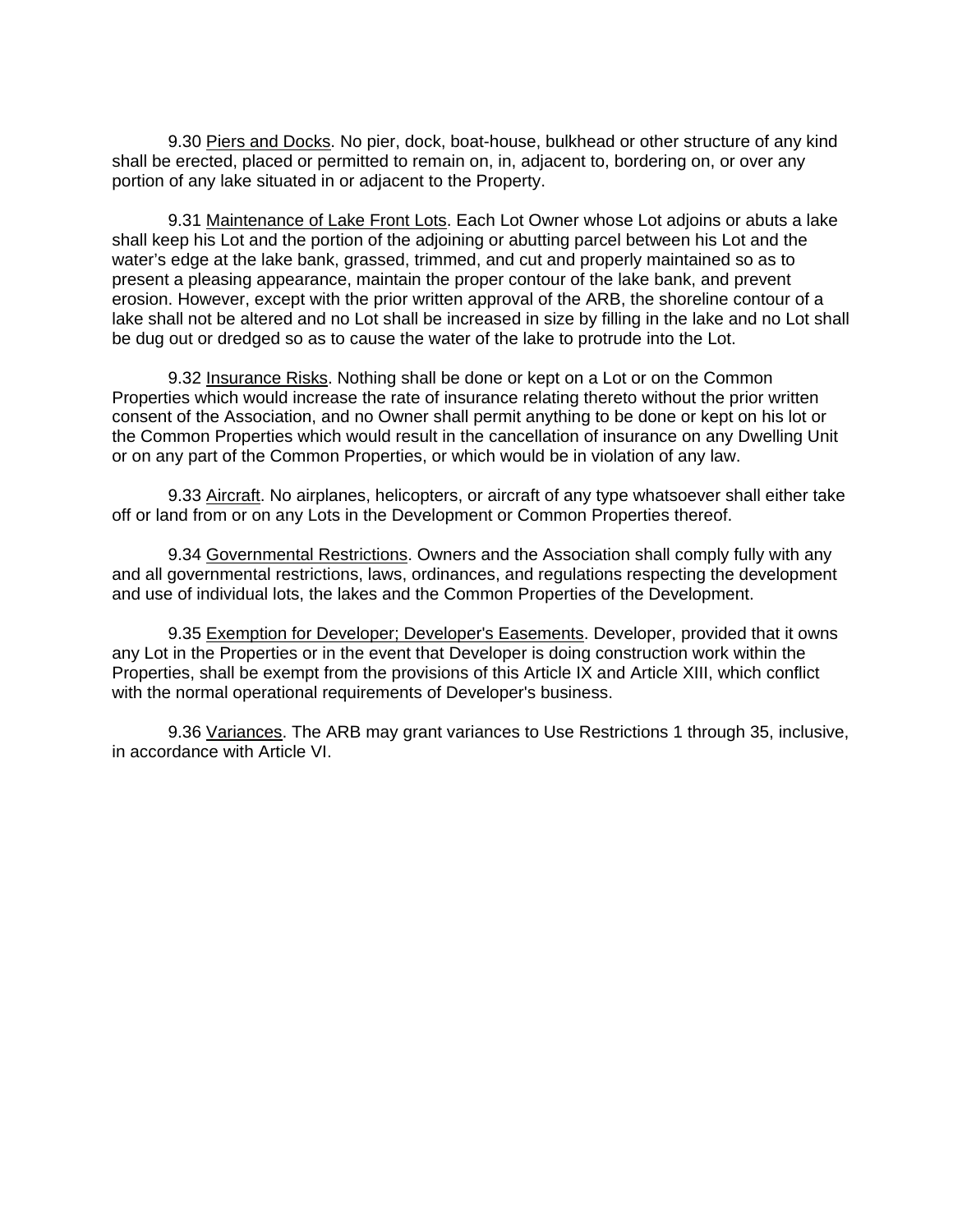#### ARTICLE X

#### ENFORCEMENT PROVISlONS

10.1 Rules and Regulations. The Board of Directors is hereby specifically granted the power to pass rules and regulations for purposes of enforcing this Declaration.

10.2 Enforcement. If any person, firm or corporation, or other entity shall violate or attempt to violate any of these Covenants or Restrictions, Developer, an individual Owner, or the Association shall have the right (a) to prosecute proceedings for the recovery of damages against those so violating or attempting to violate any such Covenant or Restrictions, or (b) to maintain a proceeding in any court of competent jurisdiction against those so violating or attempting to violate any such Covenants or Restrictions, for the purpose of preventing or enjoining all of any such violations or attempted violations or (c) levying a fine in an amount not to exceed \$50.00 per day of continuing occurrence after first providing Owner notice of the violation and a three (3) day period to cure, followed, in the event of non-cure, by a hearing before the Board upon not less than five (5) days written notice, at which Owner shall be granted the right to be heard, and the matter shall be duly decided. Should the Developer, an individual Owner, and/or the Association be required to enforce the provisions hereof by legal action, the reasonable attorneys fees and costs incurred, whether or not judicial proceedings are involved, including the attorney fees and costs incurred on appeal of such judicial proceedings, if any, shall be collectible from the party against which enforcement is sought. The remedies contained in this provision shall be construed as cumulative of all other remedies now or hereafter provided by law. The failure of Developer, its successors or assigns, any individual Owner, or the Association, to enforce any Covenant or Restriction of any obligation, right, power, privilege, authority or reservation herein contained, however long continued, shall in no event be deemed a waiver of the right to enforce the same thereafter as to the same breach or violation, or as to any other breach or violation thereof occurring prior to or subsequent thereto.

10.3 Prior to commencing construction on a Dwelling Unit, including, but not limited to site preparation on the Lot upon which the Dwelling Unit is to be constructed, the general contractor of record (the "Contractor") shall deposit the sum of \$1,500.00 with Developer (the "Performance Deposit"). Upon receipt of the Performance Deposit, Developer shall hold and maintain same pursuant to the "Contractor Rules" hereinafter set forth.

10.4 Contractor Rules. The Board shall promulgate rules and Regulations designed to preserve the quiet enjoyment of Owners and protect Lots, Dwelling Units, and the Development from damage caused by acts of commission or omission by Contractors (the "Contractors Rules"). Upon promulgation thereof, the Board shall distribute a copy thereof to each Contractor engaged in a construction project at the Development, as well as to all present and future Owners who have not constructed a Dwelling Unit on their Lots. Amendments promulgated from time to time shall be similarly adopted and distributed. The Contractor Rules so promulgated shall contain, but, shall not be limited to, the following provisions:

Developer is hereby appointed as Board's representative to monitor and enforce the Contractor Rules. Additionally, from time to time, Board my appoint such other or further representative(s) as it may deem necessary and appropriate.

The Board may levy reasonable fines, in an amount not to exceed \$50.00 per day of continuing violation, against Contractors for failure to comply with the Contractor Rules.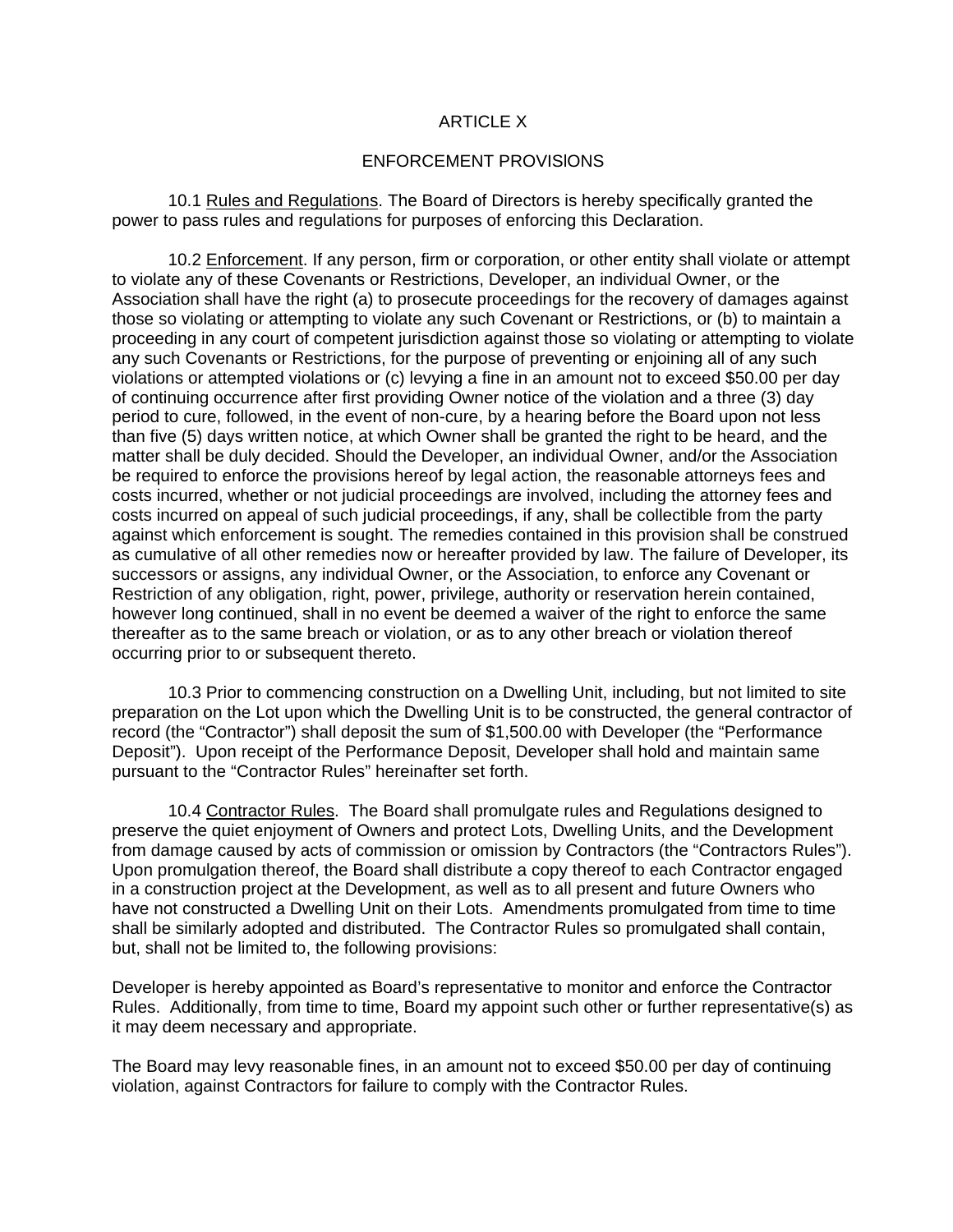In the event that the aggregate fine(s) levied against a Contractor exceed \$500.00 during construction of any Dwelling Unit, all construction thereof shall cease until an additional \$1,000.00 Performance Deposit is paid, and in the event the aggregate fine(s) exceed \$1,500.00, a further \$2,000.00 Performance Deposit shall be paid.

Damage to the Development or any third party's Lot or Dwelling Unit shall be assessed against the Performance Deposit, with the exception that there shall be no dollar limit thereon.

Upon completion of a construction project upon which a Performance Deposit has been paid, the Contractor shall be reimbursed for the balance of all funds on deposit.

The Owner shall be responsible for all Performance Deposit moneys not paid by a Contractor employed by him.

In the event of any litigation relating to the provisions of this Section 10.4, Contractor or Owner, in the event of non-payment by the Contractor, shall reimburse Association for all costs and reasonable attorney's fees thereby incurred.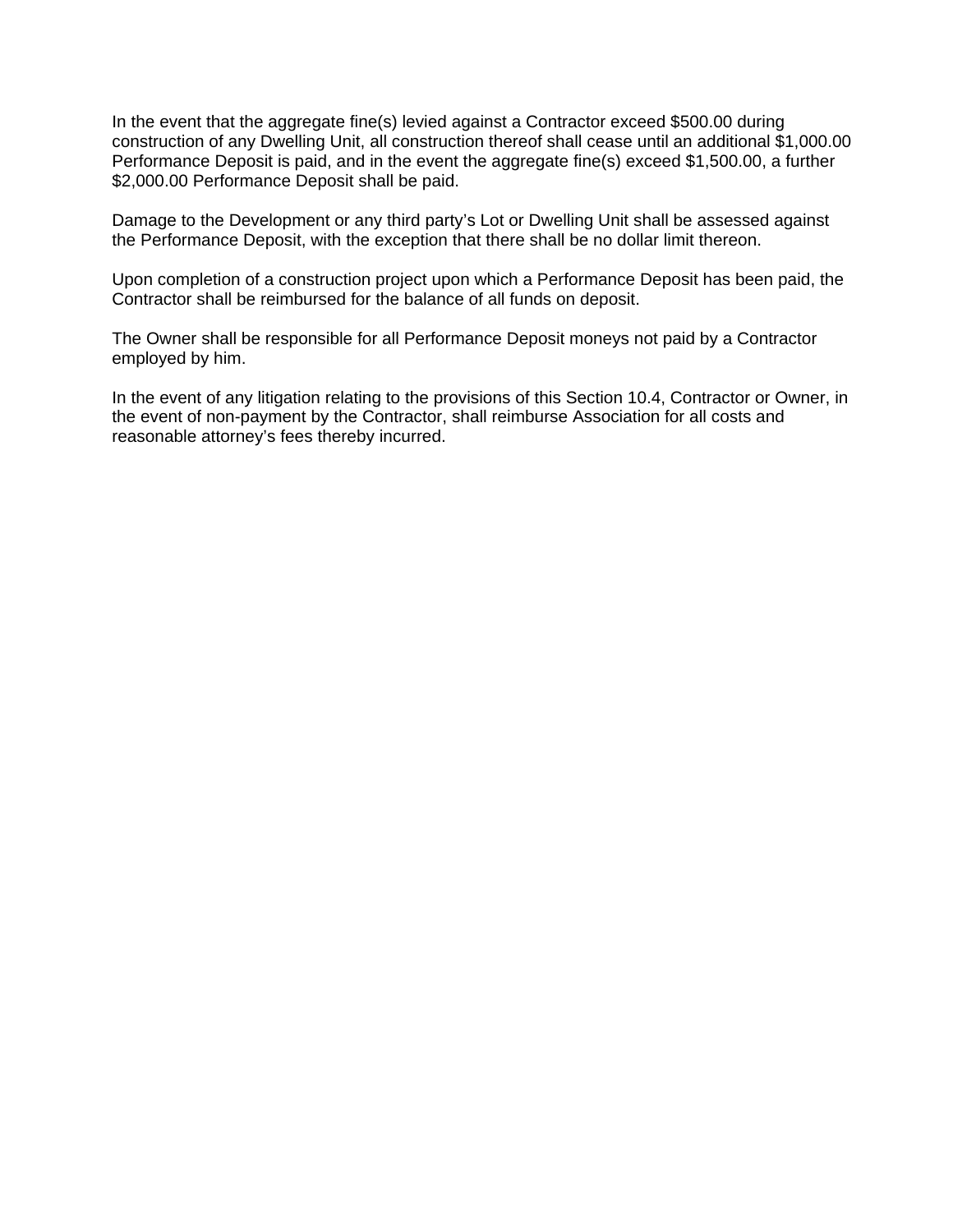### ARTICLE XI

#### GENERAL PROVISIONS

11.1 Duration. The Covenants and Restrictions of this Declaration shall run with and bind the land and shall insure to the benefit of and be enforceable by the Association, or the Owner of any land subject to this Declaration, their respective legal representatives, heirs, successors, and assigns, for a term of thirty (30) years from the date this Declaration is recorded. After the original thirty (30) year period, the Covenants and Restrictions contained in this Declaration shall be automatically extended for successive periods of ten (10) years unless prior to the end of such thirty (30) year' period, or each successive ten (10) year period. an Instrument signed by the then Owners of two-thirds (2/3) of the Lots agreeing to terminate the Covenants and Restrictions at the end of such thirty (30) year or ten (10) year period has been recorded in the Public Records of Pinellas County. No such agreement to terminate the Covenants and Restrictions shall be effective unless made and recorded at least ninety (90) days in advance of the effective date of such change. This Section shall not be amended.

Modified, altered, revised, or deleted herefrom, except as herein provided.

11.2 Severability. Invalidation of anyone of these Covenants or Restrictions by judgment or court order shall in no way affect or modify any other provisions which shall remain in full force and effect.

#### 11.3 Amendment.

(a) Developer reserves and shall have the sole right (1) to amend these Covenants and Restrictions for the purpose of curing any ambiguity in or any inconsistency among the provisions contained herein, (2) to include in any contract or deed or other instrument hereafter made any additional Covenants and Restrictions applicable to the said land which do not lower standards of the Covenants and Restrictions herein contained, and (3) to release any Lot from any part of the Covenants and Restrictions which have been violated (including, without limiting the foregoing violations of building restrictions lines and provisions hereof relating thereto) if the Developer, in its sole judgment, determines such violation to be a minor or insubstantial violation.

(b) This Declaration of Covenants and Restrictions may be amended by a two-thirds (2/3) vote of the Board of Directors of the Association and any such amendment shall thereafter be recorded in the Public Records of Pinellas County, Florida and shall thereupon become a part of this Declaration of Covenants and Restrictions as though the same were first set out therein. The provisions of this Section 11.3(b) shall not limit the authority of the ARB to modify the Planning Criteria.

11.4 Notices. Any notice required to be sent to any Member or Owner under the provisions of this Declaration shall be deemed to have been properly sent when mailed, postpaid, to the last known address of the person who appears as Member or Owner on the records of the Association at the time of such mailing.

11.5 Conflict. This Declaration shall take precedence over conflicting provisions in the Articles of Incorporation and Bylaws of the Association and the Articles shall take precedence over the Bylaws.